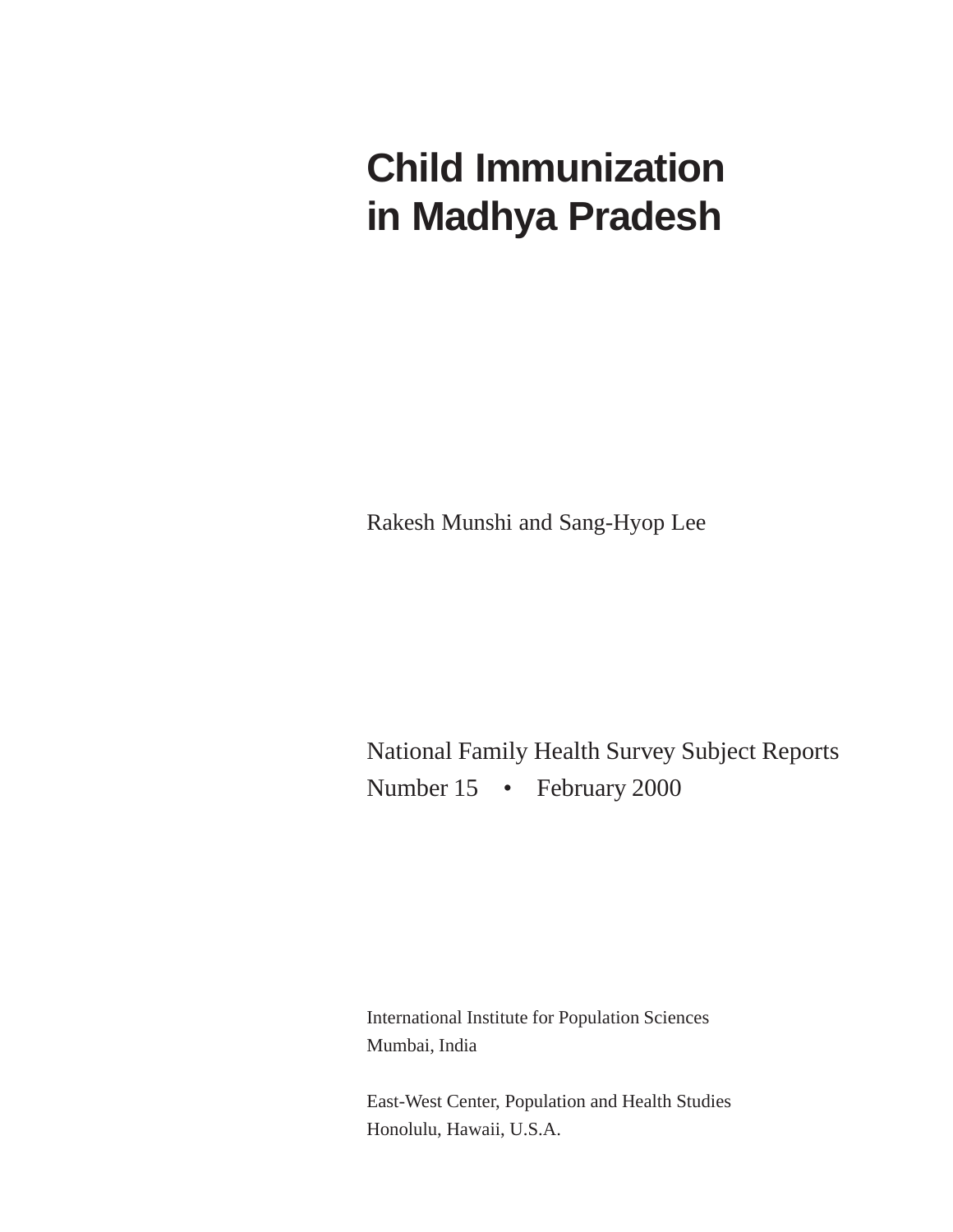India's National Family Health Survey (NFHS) was conducted in 1992–93 under the auspices of the Ministry of Health and Family Welfare. The survey provides national and state-level estimates of fertility, infant and child mortality, family planning practice, maternal and child health, and the utilization of services available to mothers and children. The International Institute for Population Sciences, Mumbai, coordinated the project in cooperation with 18 population research centres throughout India, the East-West Center in Honolulu, Hawaii, and Macro International in Calverton, Maryland. The United States Agency for International Development provided funding for the NFHS. The preparation and publication of this report were funded by the United Nations Population Fund (UNFPA).

ISSN 1026-4736

This publication may be reproduced for educational purposes.

*Correspondence addresses:* International Institute for Population Sciences

Govandi Station Road, Deonar, Mumbai - 400 088, India Fax: 91-22-556-3257 • E-mail: iips.nfhs@axcess.net.in

East-West Center, Population and Health Studies 1601 East-West Road, Honolulu, Hawaii 96848-1601, U.S.A. Fax: 1-808-944-7490 • E-mail: poppubs@ewc.hawaii.edu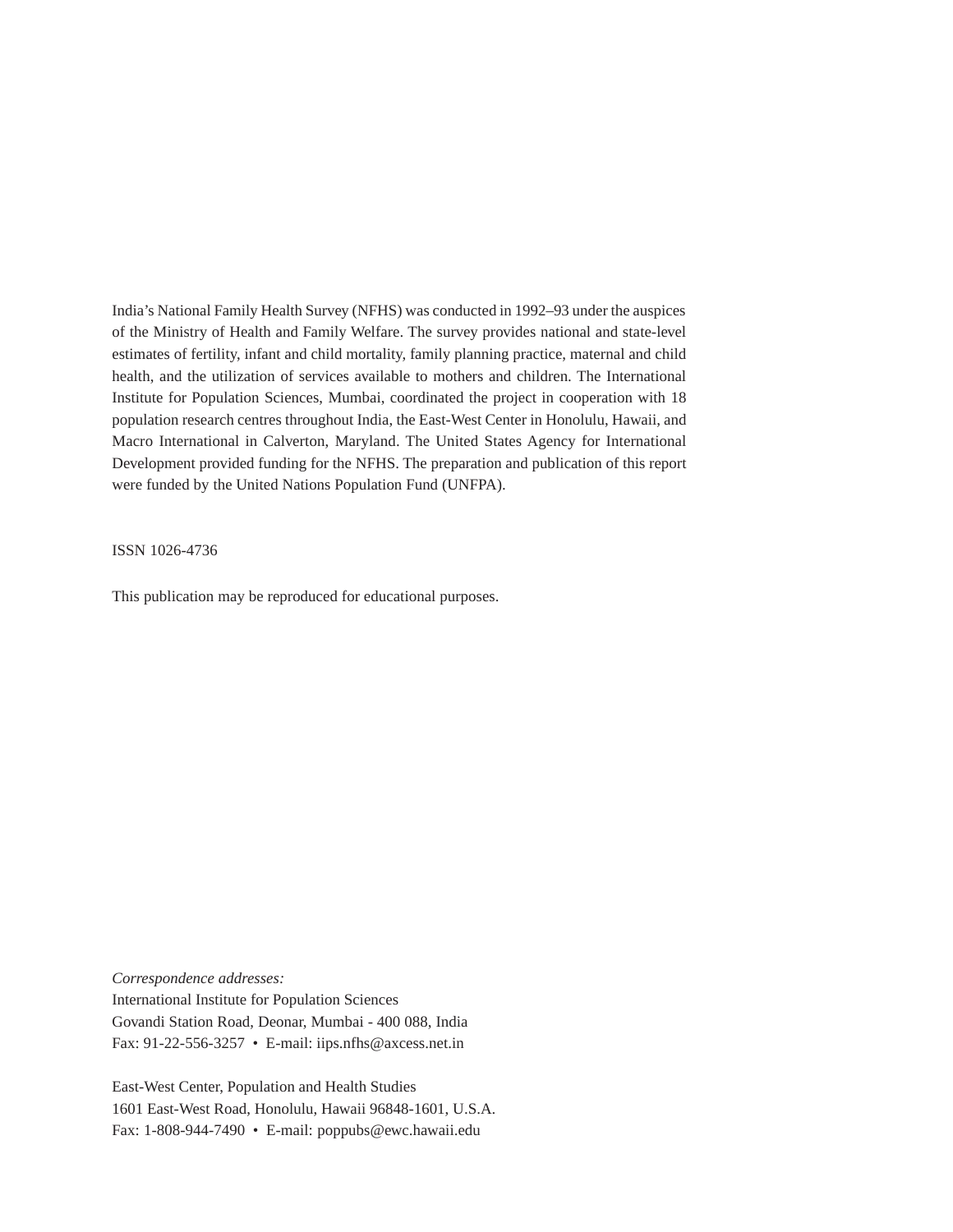# **Child Immunization in Madhya Pradesh**

**Abstract.** The 1992–93 NFHS provides considerable information on immunization coverage. Survey results indicate that the Government of India's Universal Immunization Programme (UIP) has met with only limited success in Madhya Pradesh, which is one of the most backward states in India. Only 29 percent of children age 12–23 months are fully immunized against the six diseases covered by the UIP—tuberculosis, diphtheria, pertussis (whooping cough), tetanus, polio, and measles. Another 37 percent are immunized against some, but not all, of these diseases, and 34 percent have not received any immunizations at all. Most of the children who are partly immunized have not been immunized against measles, indicating that the measles component of the immunization programme needs particular attention.

This report estimates the effects of selected demographic and socioeconomic characteristics on immunization coverage. Children are more likely to be fully immunized if their mothers are more educated, if their mothers are at least 20 years old, and if their mothers received antenatal care. Children living in uncrowded households are more likely to be fully immunized than other children, and boys are somewhat more likely to be fully immunized than girls.

The analysis also shows that full immunization coverage reduces child mortality substantially. Among children surviving to age 12 months, the probability of dying between ages 12 and 48 months is 18 per 1,000 for fully immunized children and 64 per 1,000 for children who are not fully immunized. Other variables that have large effects on child mortality include antenatal care, birth order, and child's sex. Children of mothers who had antenatal care have lower mortality than other children. Children of lower birth orders have lower mortality than children of higher birth orders, and boys have somewhat lower mortality than girls.

### *Rakesh Munshi and Sang-Hyop Lee*

*Rakesh Munshi is Deputy Director of the Department of Public Health and Family Welfare, Madhya Pradesh. He was a Visiting Fellow at the East-West Center when this report was prepared. Sang-Hyop Lee is an Adjunct Fellow in Population and Health Studies at the East-West Center.*

*National Family Health Survey Subject Reports, Number 15 • February 2000*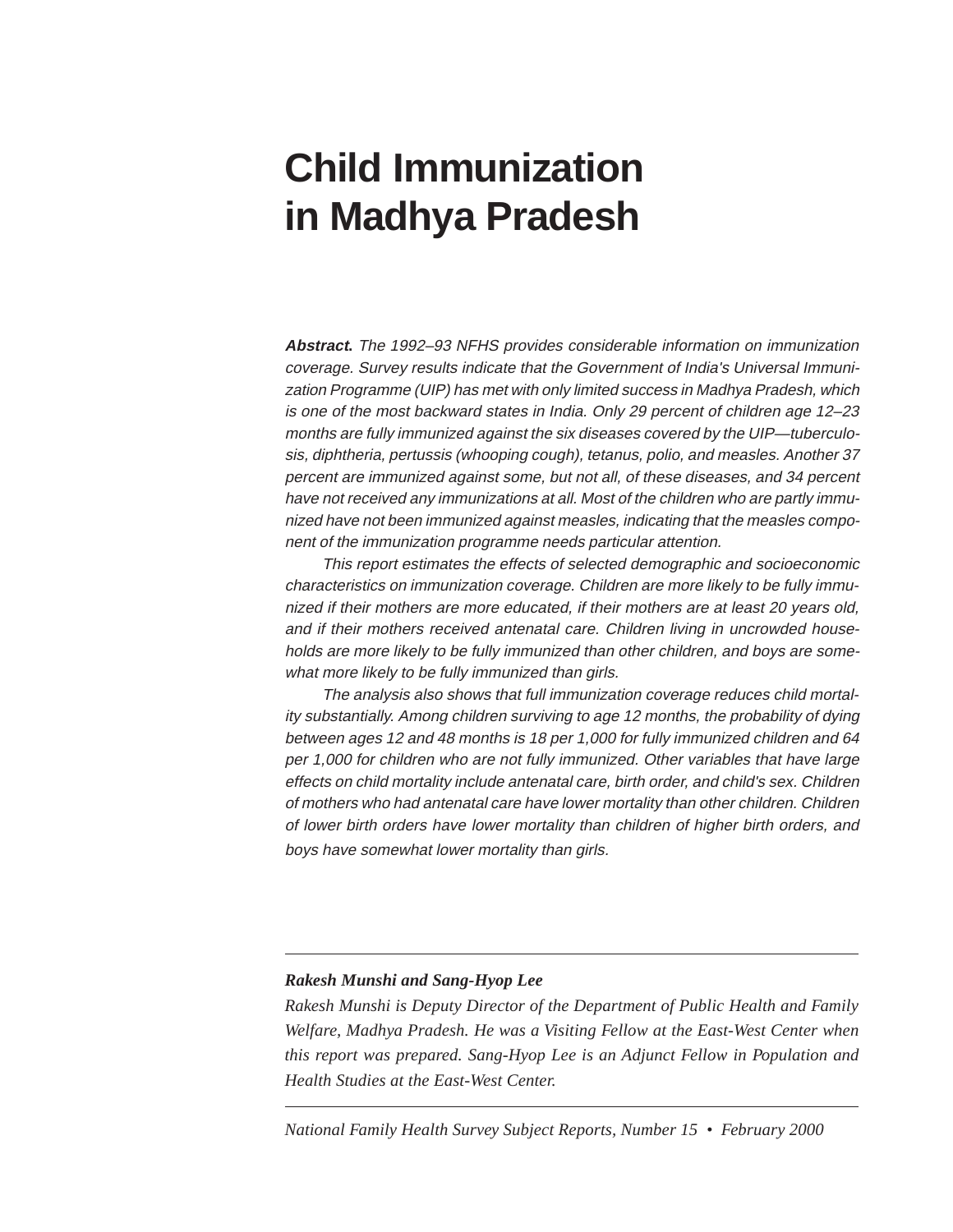mmunization is a major focus of child survival programs throughout the world.<br>Despite considerable gains in immunization coverage, however, at least two<br>million children die from vaccine-preventable diseases every year, in from pertussis (whooping cough) (WHO 1998). mmunization is a major focus of child survival programs throughout the world. Despite considerable gains in immunization coverage, however, at least two million children die from vaccine-preventable diseases every year, including

The immunization of children against six potentially deadly, but preventable diseases—tuberculosis, diphtheria, pertussis, tetanus, polio, and measles—has been an important cornerstone of the child-health-care system in India. As part of the National Health Policy, the Expanded Programme on Immunization (EPI) was introduced in 1978 with the objective of providing free immunization services to all eligible children and expectant mothers (WHO 1986). Immunization against polio was introduced in the programme in 1979–80. BCG immunization against tuberculosis was brought under the EPI in 1981–82. The latest addition to the Programme, in 1985–86, was vaccination against measles. In order to step up the pace of immunization, the Universal Immunization Programme (UIP) was introduced in 1985–86 and is being implemented through the existing network of the primary health-care system, including Primary Health Centres (PHCs), sub-centres, and referral centres called Community Health Centres.

The Universal Immunization Programme has met with only limited success in Madhya Pradesh, which is one of the most backward states in India. Estimates from the 1992–93 National Family Health Survey (NFHS) indicate that, in Madhya Pradesh, 71 percent of children age 12–23 months are not fully immunized, and 34 percent have not received any immunizations at all. Partly because of low immunization coverage, infant and child mortality rates, although falling, are higher in Madhya Pradesh than in most other states of India. The low immunization coverage and high infant and child mortality rates are of considerable concern to both national and state governments. In this context, it is important to analyze immunization coverage and its effect on infant and child mortality in the state.

The 1992–93 NFHS provides considerable information on immunization coverage. Based on results from the survey, this report describes the extent of both full and partial immunization in Madhya Pradesh. The report goes on to estimate the effects of selected household demographic and socioeconomic characteristics on immunization coverage and the effect of immunization coverage on child mortality.

## **DATA AND METHODS**

The NFHS was conducted in Madhya Pradesh between April and August 1992. The survey gathered information on a representative sample of 6,254 ever-married women age 13–49 residing in 5,857 households in the state. NFHS also collected information on 3,735 children born to these women in the four years preceding the survey.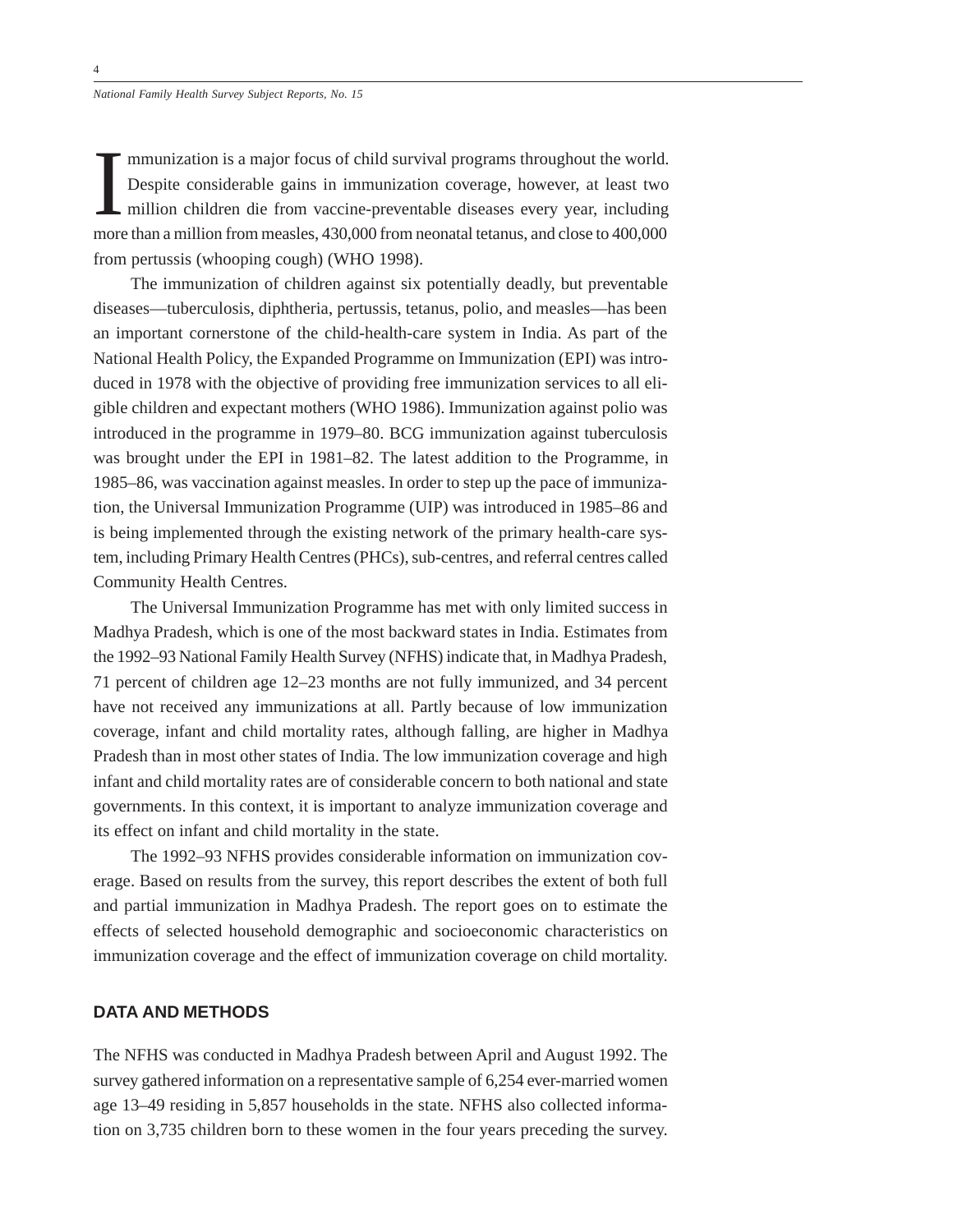The analysis of immunization coverage in this report focuses on the 887 children who were 12–23 months of age at the time of survey. This age group was selected because full immunization is recommended for all children by age one year. According to World Health Organization (WHO) guidelines, the recommended immunization schedule is: BCG immunization (against tuberculosis) at birth; three doses of DPT (diphtheria, pertussis, tetanus) vaccine and three doses of oral polio vaccine at 6, 10, and 14 weeks after birth; and measles immunization at nine months after birth. The analysis of the effect of immunization on child mortality focuses on children born in the period 12–47 months before the survey. The total number of children in this age group is 2,505. Details of the sample design are described in the state report for the NFHS in Madhya Pradesh (IIPS 1995).

Three types of questionnaires were used in the NFHS—one for households, one for ever-married women of childbearing age within households, and one for villages (the village questionnaire was administered only in rural areas). For this analysis, selected variables from the household questionnaire and the village questionnaire were merged into the data file for ever-married women. The child data file used in this report was then created from the augmented data file for women. Thus, the record for each child includes selected characteristics of the child, the child's mother, the mother's household, and (in rural areas) the mother's village.

The data file for ever-married women provides a complete birth history for each woman. For each child ever born to these women, the birth history includes year of birth, sex, birth order, survival status at the time of the survey, and age at death if the child is dead. The women's data file provides characteristics of the mothers of these children, including education, current age, age at childbirth, and exposure to mass media. The household data file provides information on household characteristics such as quality of the house, ownership of household goods, source of drinking water, type of toilet facility, source of lighting, and household head's religion and caste/tribe. The village data file provides information on such characteristics as access to transportation and health facilities.

The NFHS information on immunization coverage is derived from vaccination cards, if available, and from the mother's memory, if she could not show a card. Each mother was asked whether she had a vaccination card for each child born since January 1988. If a card was available, the interviewer copied the date for each vaccination from the card. If the mother could not produce a vaccination card, she was asked whether the child had received any vaccinations. If the child had been vaccinated, the mother was asked whether the child had received one or more vaccinations against each of the six diseases. For DPT and polio, information was obtained on the number of injections or oral doses given.

This report employs two statistical models. The first model, the immunizationcoverage model, is used to estimate the effects of selected variables on immuniza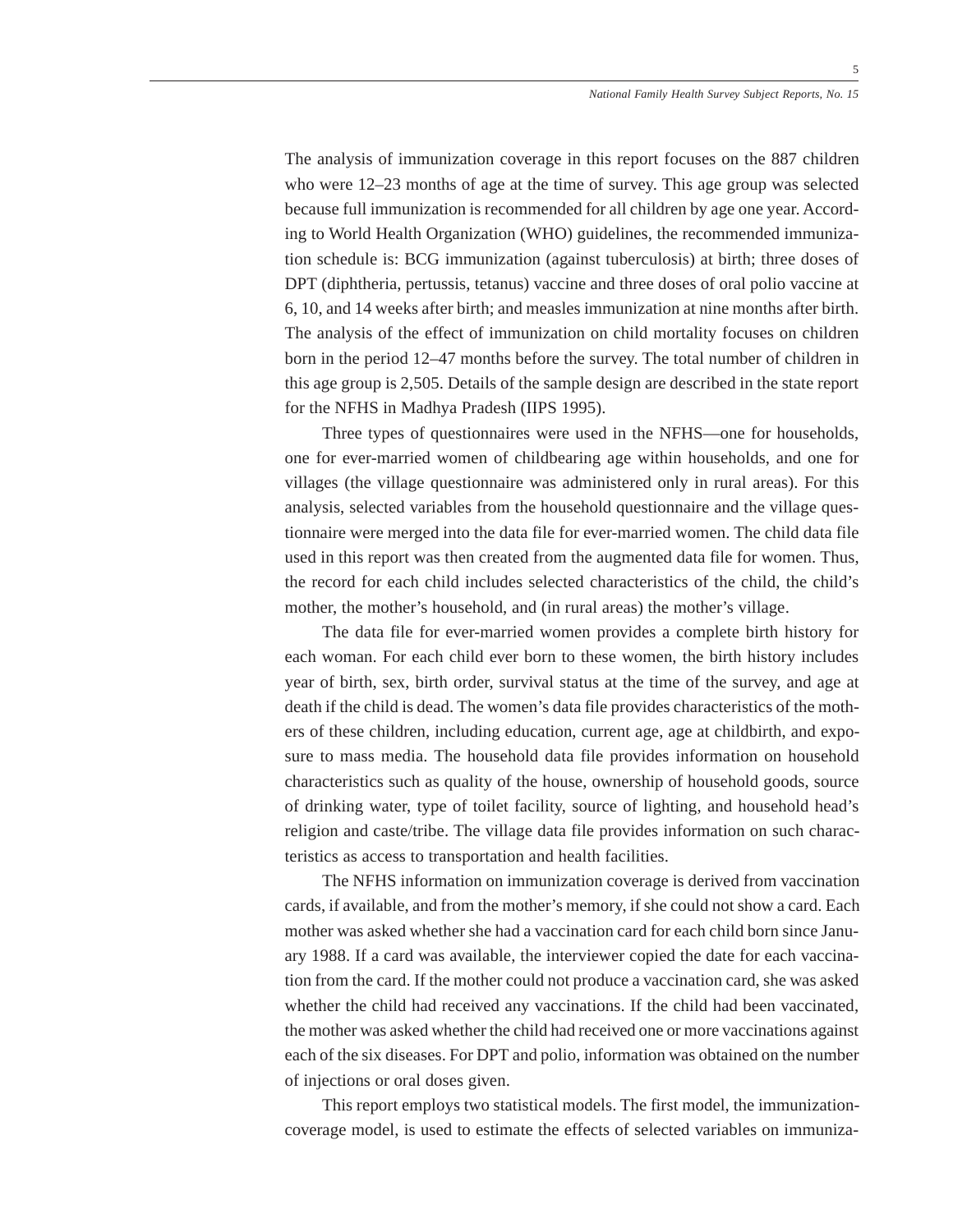tion coverage. The measure of a child's immunization is a binary variable that indicates whether the child has had all four vaccinations (BCG, measles, three doses of DPT vaccine, and three doses of polio vaccine). The analysis uses logit regression to estimate the unadjusted and adjusted effects of each predictor variable on child immunization. The second model, the child-mortality model, is used to estimate the effect of immunization on child mortality. In this model, child mortality is defined as the conditional probability of dying between the first and fourth birthdays among those who survive the first year (i.e., the fraction of one-year-olds who die before their fourth birthday). The analysis uses proportional hazard regression to estimate the unadjusted and adjusted effects of immunization on child mortality.

Neither model reports regression coefficients. Instead, regression results are transformed into simple cross-tabulations using multiple classification analysis. This involves calculating unadjusted and adjusted values of the response variable for each category of each predictor variable. These unadjusted and adjusted values are expressed as proportions—the proportion fully immunized in the first model and the proportion dying between the first and fourth birthdays in the second model. Unadjusted proportions are calculated from regressions that have only a single predictor variable. Adjusted proportions are calculated from regressions that include all the predictor variables. When calculating the adjusted proportions for a particular predictor variable, all other predictor variables are held constant (i.e., controlled) by setting them to their mean values in the underlying regression. Before calculating unadjusted and adjusted proportions, the constant term in each underlying regression is reset to a new value, chosen so that the predicted proportion generated by the regression equals the observed proportion when all predictor variables are set to their mean values. For further details of this methodology, see Retherford and Choe (1993).

The analyses of immunization coverage and child mortality use a number of predictor variables, including demographic variables, socioeconomic variables, and community variables. The list of variables is similar for both models, but with some differences. The main difference is that immunization coverage is excluded as a predictor variable from the immunization-coverage model, because immunization coverage is the response variable in that model. Another difference is that, in the child-mortality model, some predictor variables are dropped, and some variable categories are combined because of the small number of cases involved. For example, the three categories of mother's schooling in the immunization-coverage model (illiterate, literate with less than a middle school education, and literate with middle school complete or higher education) are collapsed into two categories (illiterate and literate) in the child-mortality model because mothers with middle or higher education had no dead children during the time period considered.

Among the predictor variables, mother's education is included because it strongly influences a mother's utilization of health services and because it is highly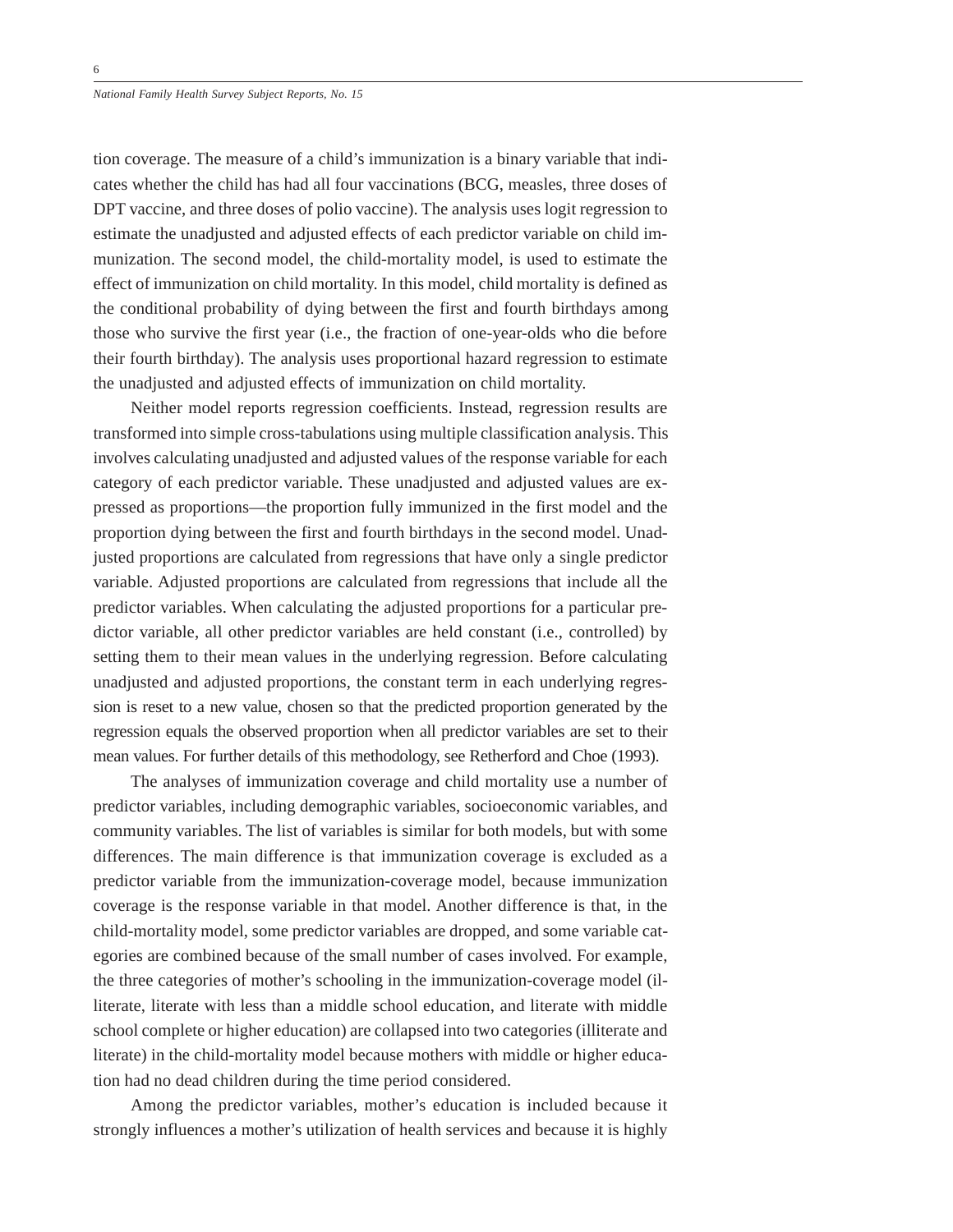correlated with family income, which also strongly influences utilization of services. Mother's age is included because it is strongly correlated with both health-seeking behavior and many of the other predictor variables. Mother's antenatal care is included because it is an important policy variable and because antenatal care is generally accompanied by strong motivational messages urging women to have their children immunized. Mother's exposure to mass media is included because mothers who are exposed to mass media are more likely to have access to information on immunization and other determinants of child health. Media exposure is also correlated with economic status, which influences utilization of health services and health generally. A mother is considered exposed to mass media if she listens to radio or watches television at least once a week or visits a cinema at least once a month. Mother's urban/rural residence is included because residence is highly correlated with access to health-care services.

Child's sex and child's birth order are included in both models. Child's sex is included because son preference, which is common in Madhya Pradesh, leads to different treatment of sons and daughters in terms of health care. Child's birth order is included because higher-order births are born into families that already have a number of young children who compete for resources and parental care (Pandey, Choe, and Luther 1998).

At the household level, household head's religion and caste/tribe<sup>1</sup> membership are included because they are correlated with health-seeking behavior and with many other predictor variables. Several variables representing household economic status—access to electricity, degree of crowding, and an index of ownership of household goods<sup>2</sup>—are included in both models because they affect the extent to which the household environment is conducive to health. Access to safe drinking water and access to a sanitary toilet facility are included because they directly affect health.

At the village level, availability of an all-weather road connecting the village to the outside is included because it is correlated with access to health-care facilities and with the general level of economic and social development of the village. Availability of a health-care facility in the village is also included. There are several types of health-care facilities in India. This analysis includes a measure of whether any of

<sup>&</sup>lt;sup>1</sup>Scheduled castes (SC) and scheduled tribes (ST) are castes and tribes identified by the Government of India as socially and economically disadvantaged and in need of special protection from social injustice and exploitation.

<sup>2</sup> A score for household economic status is based on ownership of household goods by adding the following points: 4 for ownership of a car; 3 each for ownership of a refrigerator, a television, a VCR/ VCP, or a motorcycle/scooter; 2 each for ownership of a sewing machine, a sofa set, a fan, a radio/transistor, or a bicycle; and 1 for ownership of a clock/watch. This score is used as an indicator of the standard of living of the household.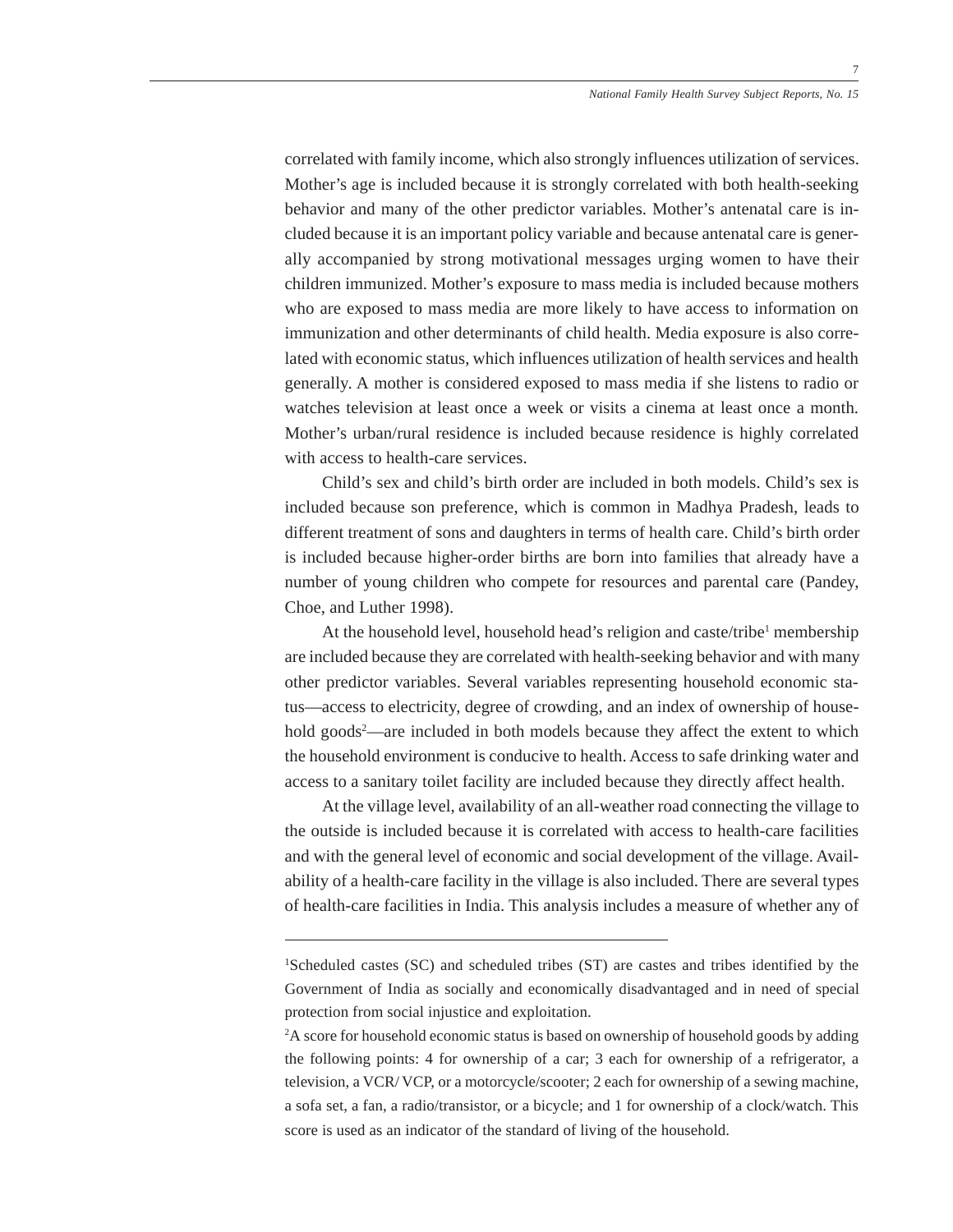the following facilities is available in the village: Primary Health Centre, sub-centre, government hospital, private hospital, dispensary/clinic, or NGO family planning/ health clinic. For further detail on definitions of variables, see Tables 4 and 6.

## **IMMUNIZATION COVERAGE**

This section describes how immunization coverage in Madhya Pradesh varies by type of vaccine and selected background characteristics. The issue of partial immunization is also addressed.

### **Proportions immunized**

Figure 1 shows the extent of immunization coverage for children age 12–23 months by type of vaccine. As mentioned earlier, this age group was chosen for analysis because internationally accepted guidelines specify that children should be fully immunized by age one year. The coverage rate, defined in this way, varies by type of vaccine. Of the 887 children in the age group, 57 percent have received BCG vaccine, 47 percent have received three doses of polio vaccine, and 44 percent have received three doses of DPT vaccine. The coverage rates for polio and DPT are about the same because the two vaccines are usually administered together. The coverage rate for measles is 41 percent, lower than for the other immunizations.

Children who have received BCG vaccine, measles vaccine, three doses of DPT vaccine, and three doses of polio vaccine (not counting polio 0) are considered fully immunized. Based on this definition, only 29 percent of children age 12–23 months are fully immunized. Thirty-four percent have not received any immunizations. These



**Figure 1 Percentage of children age 12–23 months who are immunized, by type of vaccine, Madhya Pradesh, 1992**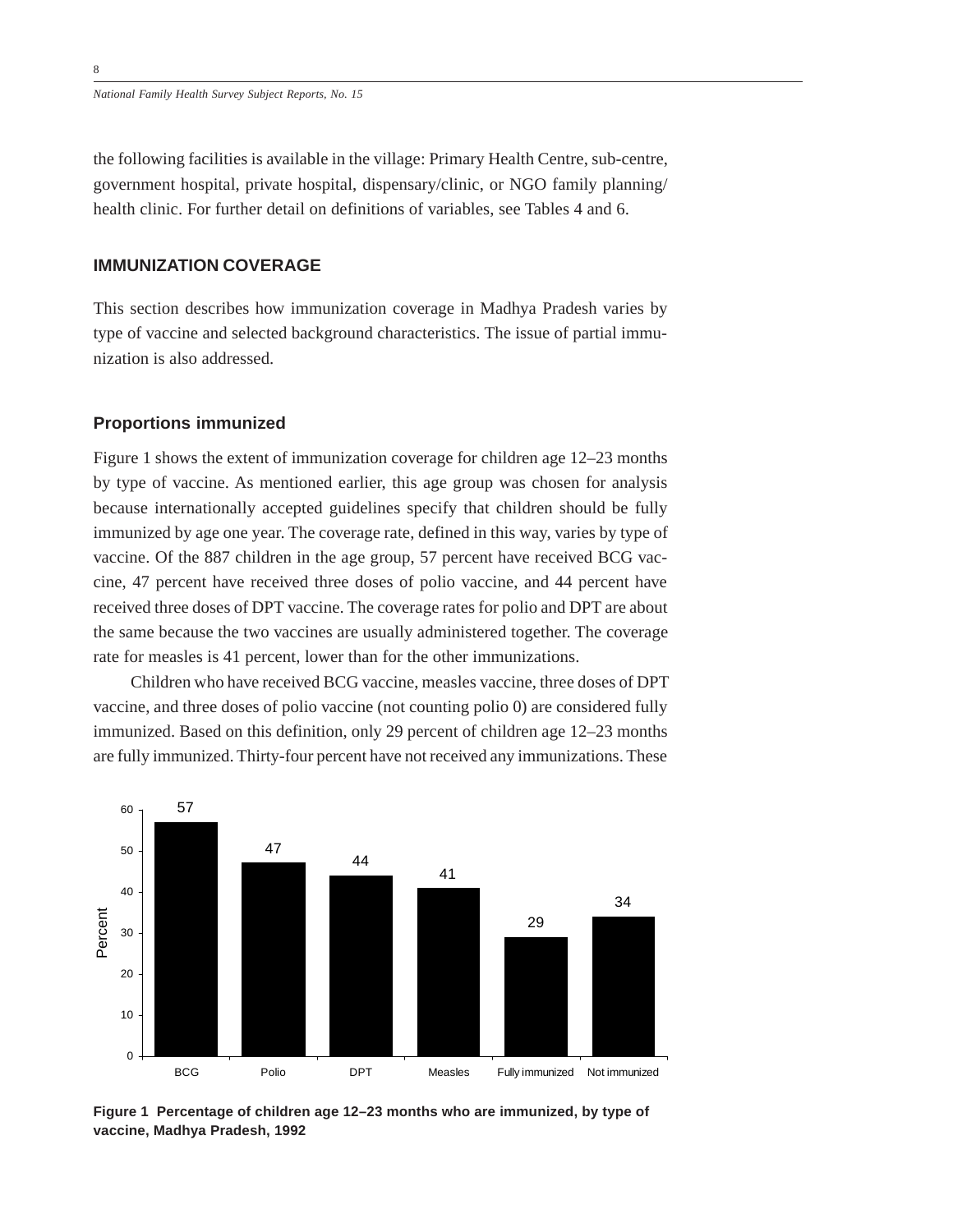findings indicate that Madhya Pradesh has a long way to go to achieve the goal of universal child immunization.

Table 1 shows the percentage of children age 12–23 months who received each vaccination at any time before the interview by source of information and selected demographic and socioeconomic characteristics. The estimates are based on information from both vaccination cards and mother's memory.

The first two rows of the table show immunization coverage by source of information. This could be from a vaccination card if the mother was able to show a card to the interviewer, or the source of information could be the mother's verbal report if she did not show a vaccination card but reported that the child had received one or more immunizations. Vaccination cards were available for only 22 percent of the

**Table 1 Percentage of children age 12–23 months who received specific immunizations, by selected background characteristics, Madhya Pradesh, 1992**

|                                   | Percentage vaccinated |                |           |                | Number of   |             |          |
|-----------------------------------|-----------------------|----------------|-----------|----------------|-------------|-------------|----------|
|                                   | <b>BCG</b>            | <b>DPT (3)</b> | Polio (3) | <b>Measles</b> | <b>Alla</b> | <b>None</b> | children |
| Vaccination card                  | 87                    | 84             | 83        | 64             | 56          | $\mathbf 0$ | 193      |
| Mother's report                   | 48                    | 33             | 37        | 34             | 22          | 44          | 694      |
| <b>Mother's education</b>         |                       |                |           |                |             |             |          |
| Illiterate                        | 49                    | 35             | 38        | 33             | 22          | 41          | 679      |
| Literate < middle school complete | 73                    | 60             | 64        | 55             | 42          | 20          | 98       |
| Middle school complete            | 82                    | 79             | 81        | 77             | 64          | 10          | 58       |
| High school complete and above    | 98                    | 90             | 91        | 79             | 67          | $\mathbf 0$ | 52       |
| Mother's age                      |                       |                |           |                |             |             |          |
| $15 - 19$                         | 49                    | 31             | 33        | 31             | 20          | 50          | 106      |
| $20 - 24$                         | 60                    | 50             | 53        | 45             | 34          | 28          | 354      |
| $25 - 29$                         | 55                    | 46             | 47        | 35             | 30          | 38          | 245      |
| $30 - 49$                         | 57                    | 38             | 41        | 45             | 26          | 33          | 182      |
| Child's sex                       |                       |                |           |                |             |             |          |
| Boy                               | 59                    | 47             | 49        | 44             | 33          | 31          | 461      |
| Girl                              | 54                    | 41             | 44        | 37             | 26          | 38          | 426      |
| Child's birth order               |                       |                |           |                |             |             |          |
| 1                                 | 62                    | 50             | 52        | 47             | 37          | 31          | 246      |
| $2 - 3$                           | 57                    | 48             | 50        | 39             | 30          | 34          | 348      |
| $4 - 5$                           | 50                    | 37             | 43        | 36             | 22          | 39          | 184      |
| $\geq 6$                          | 53                    | 29             | 31        | 39             | 22          | 37          | 109      |
| Household head's religion         |                       |                |           |                |             |             |          |
| Hindub                            | 56                    | 43             | 45        | 40             | 29          | 35          | 828      |
| Muslim                            | 65                    | 52             | 66        | 50             | 41          | 23          | 59       |
| Household head's caste/tribe      |                       |                |           |                |             |             |          |
| Scheduled caste/tribe             | 48                    | 31             | 34        | 34             | 21          | 44          | 330      |
| Other                             | 62                    | 51             | 54        | 45             | 35          | 29          | 557      |
| <b>Residence</b>                  |                       |                |           |                |             |             |          |
| Urban                             | 73                    | 63             | 68        | 57             | 43          | 20          | 183      |
| Rural                             | 53                    | 39             | 41        | 36             | 26          | 38          | 704      |
| Antenatal care                    |                       |                |           |                |             |             |          |
| Yes                               | 76                    | 65             | 71        | 60             | 48          | 16          | 546      |
| <b>No</b>                         | 45                    | 31             | 32        | 29             | 18          | 46          | 341      |
| <b>Total</b>                      | 57                    | 44             | 47        | 41             | 29          | 34          | 887      |

Note: Percentages and numbers in this table and throughout the remainder of this report are based on the weighted sample, unless otherwise indicated.

aAll vaccinations.

**bIncludes 14 children belonging to religions other than Hindu or Muslim.**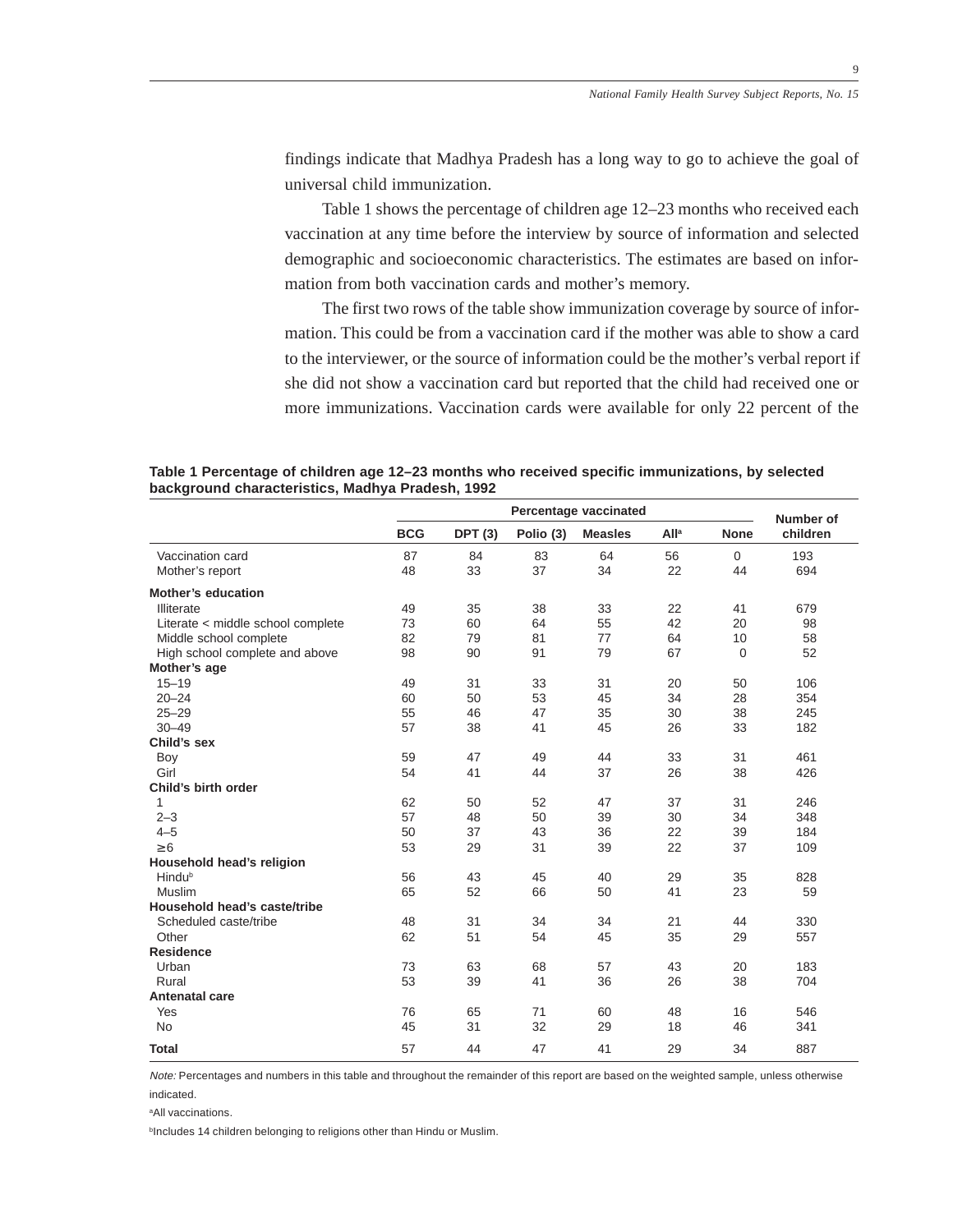children. Not surprisingly, levels of immunization coverage are much higher for children with vaccination cards than for children without them. Vaccination cards were available for a substantially higher proportion of boys than of girls and for a substantially higher proportion of children living in urban areas than of children in rural areas.

Immunization coverage increases with mother's education. The proportion of children who are fully immunized increases from one-fifth of children of illiterate mothers to two-thirds of children of mothers with at least a middle school education. Coverage is also higher for children of mothers who have received antenatal care than for other mothers. Forty-eight percent of children whose mothers received antenatal care are fully immunized, compared with 18 percent of children whose mothers did not receive antenatal care.

Hindu children are less likely to be fully immunized than are Muslim children (29 percent compared with 41 percent), and children from scheduled castes or scheduled tribes are less likely to be fully immunized than are other children (21 percent compared with 35 percent). Children of high birth order tend to have low immunization rates, partly because high-order births are disproportionately from rural areas where immunization services are less accessible.

Immunization coverage is higher for boys than for girls. Thirty-three percent of boys are fully immunized, compared with 26 percent of girls. The difference in coverage rates for boys and girls ranges from 5 percentage points for BCG vaccine to 7 percentage points for measles vaccine. These differences indicate that girls are discriminated against in the utilization of immunization services.

The coverage rate for each type of vaccine is much higher in urban areas than in rural areas. The proportion of children who are fully immunized is 43 percent in urban areas but only 26 percent in rural areas. There is not much difference, however, between urban areas and rural areas in immunization rates by selected demographic and socioeconomic background characteristics (not shown in the table). This suggests that the difference in immunization coverage between urban and rural areas is due mainly to differences in other demographic and socioeconomic background characteristics rather than to urban/rural residence per se. This point is discussed further in connection with Table 5.

## **Partial immunization**

As mentioned earlier, 29 percent of children age 12–23 months are fully immunized, and 34 percent have not received any vaccinations. Sixty-six percent (100 percent minus 34 percent) have received at least one vaccination, implying that 37 percent (66 percent minus 29 percent) of children have had one or more vaccinations but are not fully immunized. These children are defined as partially immunized.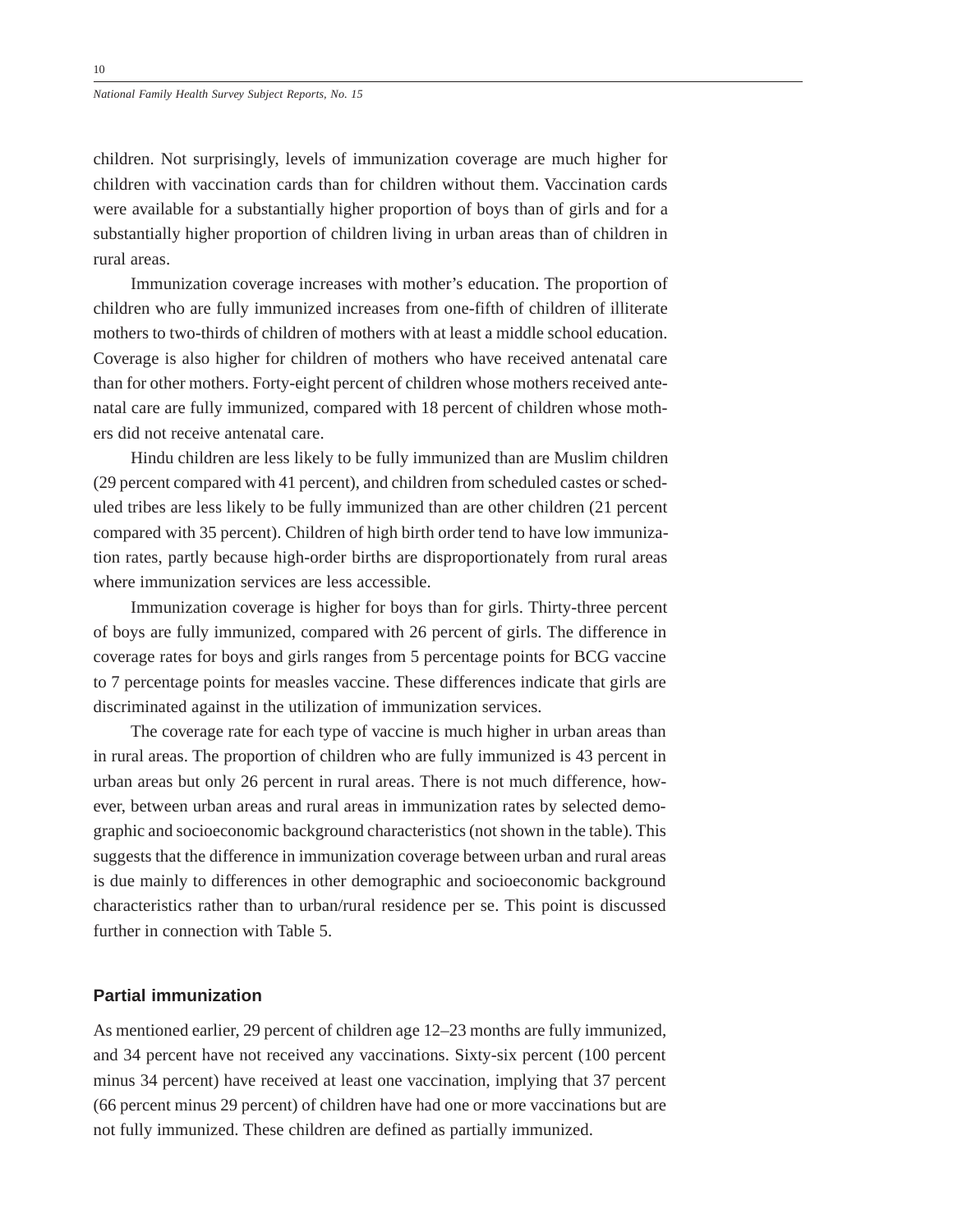|                  | <b>Missed BCG</b><br>only | <b>Missed DPT</b><br>only | only | Missed polio Missed measles<br>only | Number of<br>children |
|------------------|---------------------------|---------------------------|------|-------------------------------------|-----------------------|
| <b>Residence</b> |                           |                           |      |                                     |                       |
| Urban            | 1.5                       | 5.8                       | 2.2  | 14.1                                | 183                   |
| Rural            | 1.8                       | 0.9                       | 0.3  | 7.7                                 | 704                   |
| Child's sex      |                           |                           |      |                                     |                       |
| Boy              | 2.6                       | 1.5                       | 0.6  | 7.9                                 | 461                   |
| Girl             | 0.7                       | 2.3                       | 0.3  | 10.1                                | 426                   |
| <b>Total</b>     | 1.7                       | 1.9                       | 0.7  | 9.0                                 | 887                   |
|                  |                           |                           |      |                                     |                       |

**Table 2 Percentage of children age 12–23 months who were not fully immunized because they missed only one vaccination, Madhya Pradesh, 1992**

Table 2 shows the percentage of children who have received all but one vaccination. This table provides some insight into the causes of the low coverage rate for full immunization. Thirteen percent of children failed to reach full immunization because they missed only one vaccination. If these children had not missed one vaccination, full immunization coverage would be 42 percent instead of 29 percent. Among the 13 percent of children who missed one vaccination, 70 percent (9 out of 13 percentage points) missed the measles vaccination. Clearly the measles component of the immunization programme needs to be strengthened.

Table 3 shows the proportions of children who started but failed to complete the three-part series of DPT and polio vaccinations. The dropout rates between the first and third doses are 28 percent for DPT and 25 percent for polio. Among 539 children who received the first dose of DPT vaccine, 12 percent missed the second dose, and an additional 16 percent missed the third dose. Similarly, among 553 children who received the first dose of polio vaccine, 9 percent missed the second dose, and an additional 16 percent missed the third dose. Among children who receive the first dose of DPT or polio vaccine, those living in rural areas are less likely to complete the full series than are those living in urban areas. Girls are slightly less likely to complete the full series than are boys.

## **FACTORS AFFECTING FULL IMMUNIZATION**

This section presents a multivariate analysis, based on logistic regression, of selected factors affecting full immunization rates. The analysis focuses on the 887 children born during the period 12–23 months before the survey.

Table 4 shows definitions and mean values of variables included in the immunization-coverage model. Mean values are presented for the whole state and for rural areas separately. Values for urban areas are not shown separately because the number of children in urban areas is too small to provide meaningful results—just over one-fifth of children covered by the survey live in urban areas. In the state as a whole, 52 percent of children age 12–23 months are male. Forty percent have mothers age 20–24, 77 percent have mothers who are illiterate, and 37 percent have moth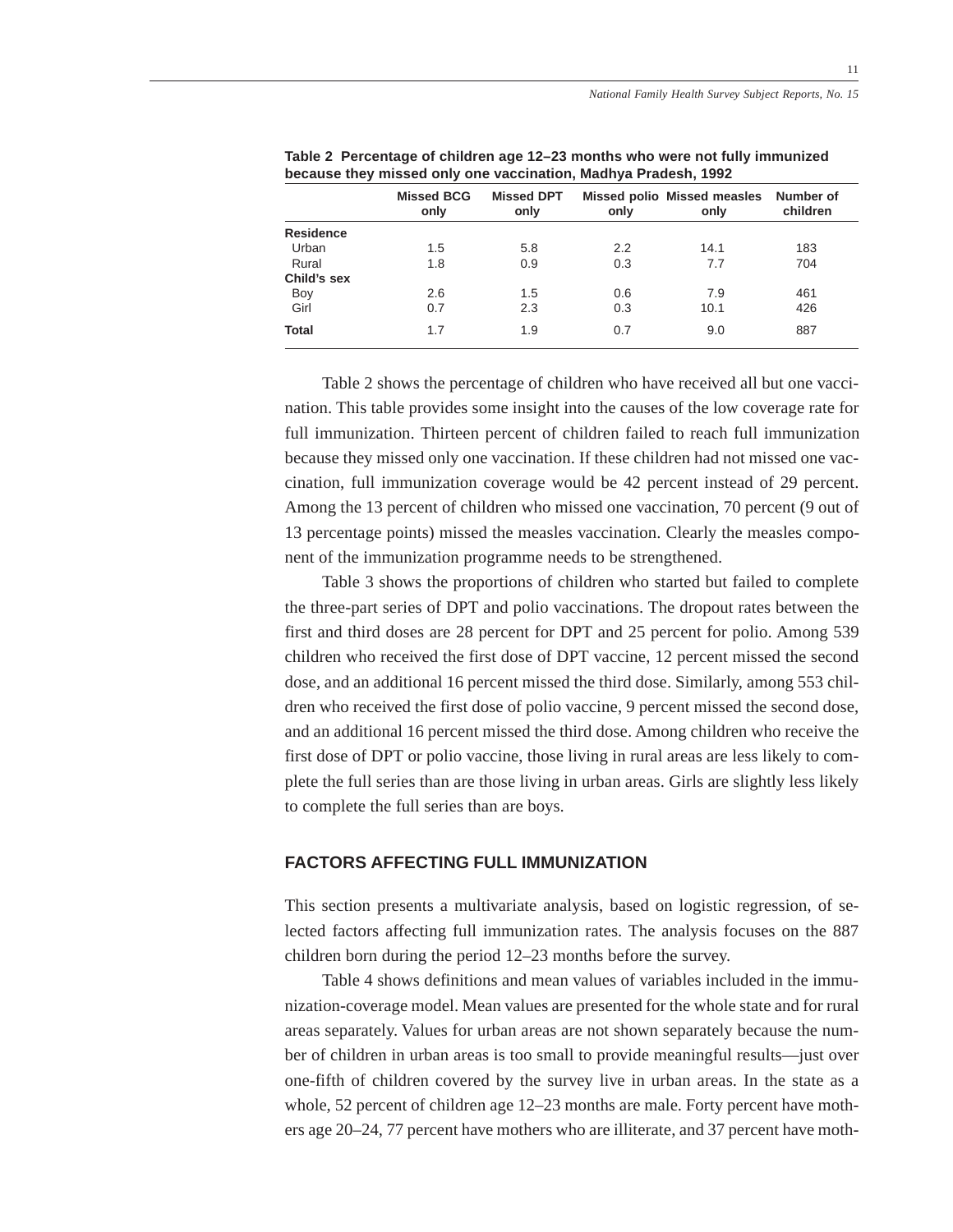12

|                                                    | Percentage dropping out for DPT |                   | Percentage dropping out for polio |                |                   |                                                                                                 |
|----------------------------------------------------|---------------------------------|-------------------|-----------------------------------|----------------|-------------------|-------------------------------------------------------------------------------------------------|
|                                                    | <b>Between</b>                  | <b>Between</b>    | <b>Between</b>                    | <b>Between</b> | <b>Between</b>    | <b>Between</b><br>dose 1 and 2 dose 2 and 3 dose 1 and 3 dose 1 and 2 dose 2 and 3 dose 1 and 3 |
| <b>Residence</b>                                   |                                 |                   |                                   |                |                   |                                                                                                 |
| Urban                                              | 5                               | 12                | 17                                | 5              | 9                 | 13                                                                                              |
| Rural                                              | 15                              | 20                | 32                                | 10             | 21                | 29                                                                                              |
| Child's sex                                        |                                 |                   |                                   |                |                   |                                                                                                 |
| Boy                                                | 10                              | 19                | 27                                | 8              | 17                | 24                                                                                              |
| Girl                                               | 15                              | 17                | 29                                | 9              | 18                | 25                                                                                              |
| <b>Total</b>                                       | 12                              | 18                | 28                                | 9              | 18                | 25                                                                                              |
|                                                    | Dose 1                          | Dose 2            | Dose 3                            | Dose 1         | Dose 2            | Dose 3                                                                                          |
| Number of<br>children who<br>received each<br>dose | 539                             | 473 $(\sqrt{66})$ | 388 $(\sqrt{85})$                 | 553            | 505 $(\sqrt{48})$ | 417 $(\sqrt{88})$                                                                               |

**Table 3 Percentage of children age 12–23 months who received one vaccination against DPT or polio but then dropped out before receiving the full course of vaccinations, Madhya Pradesh, 1992**

ers who listen to radio or watch television at least once a week or visit a cinema at least once a month. Twenty-three percent of children age 12–23 months live in households with access to safe drinking water, and 40 percent live in households with an ownership-of-household-goods score greater than three. Thirty-seven percent live in households where the household head is from either a scheduled caste or a scheduled tribe.

The mean values for rural areas differ somewhat from those for the state as a whole, reflecting urban/rural differences in the subsample. For example, the proportion having access to safe drinking water is 11 percent in rural areas, compared with 23 percent for the state as a whole. The proportion who are Muslim is 3 percent in rural areas, compared with 7 percent for the state as a whole, reflecting the heavy concentration of Muslims in urban areas.

Table 5 and Figures 2 and 3 present estimation results for the immunizationcoverage model. The discussion here focuses on the adjusted results. Mother's education has a substantial effect on child immunization. In the state as a whole, the proportion fully immunized is almost twice as high for children whose mothers have at least a middle school education (47 percent) as for children whose mothers are illiterate (26 percent). The proportion fully immunized is substantially higher for children of mothers age 20 and above (about 30 percent) than for children of mothers age 15–19 (18 percent). It is almost twice as high for children whose mothers received antenatal care (42 percent) as for children whose mothers did not receive antenatal care (23 percent), and it is almost twice as high for children living in households with less than three persons per sleeping room (39 percent) as for children living in households with three or more persons per sleeping room (23 percent). It is somewhat higher for boys (33 percent) than for girls (26 percent).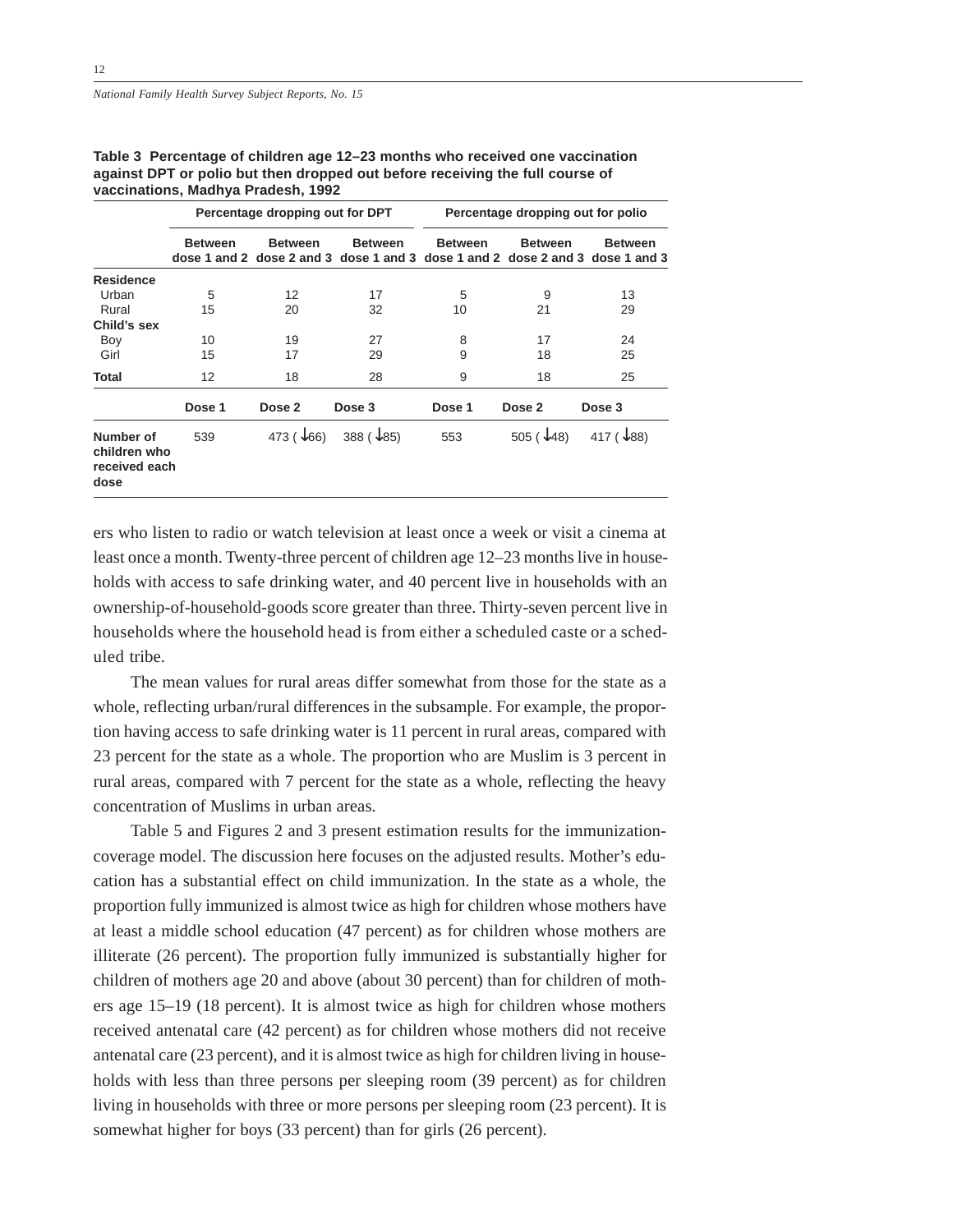|                                                        |                                                                                                                                         | Mean (%)       |                |  |
|--------------------------------------------------------|-----------------------------------------------------------------------------------------------------------------------------------------|----------------|----------------|--|
| Variable                                               | Definition: Dummy variables with value 1<br>if the specified condition is met and 0 otherwise                                           | Whole state    | Rural          |  |
| <b>Response variable</b>                               |                                                                                                                                         |                |                |  |
| Full immunization                                      | Child has received BCG, measles, and three doses of DPT<br>and polio vaccines                                                           | 29             | 26             |  |
| <b>Predictor variables</b>                             |                                                                                                                                         |                |                |  |
| Mother's education                                     |                                                                                                                                         |                |                |  |
| Literate, < middle                                     | Mother is literate with less than middle school complete                                                                                | 11             | 8              |  |
| $\geq$ Middle complete                                 | Mother is literate with middle school complete or higher education                                                                      | 12             | $\overline{7}$ |  |
| Mother's age                                           |                                                                                                                                         |                |                |  |
| $20 - 24$                                              | Mother's age is 20-24 years                                                                                                             | 40             | 41             |  |
| $25 - 29$                                              | Mother's age is 25-29 years                                                                                                             | 28             | 26             |  |
| $30 - 49$                                              | Mother's age is 30-49 years                                                                                                             | 20             | 21             |  |
| Media exposure                                         | Mother watches television or listens to radio at least once a week                                                                      | 37             | 29             |  |
|                                                        | or visits a cinema at least once a month                                                                                                |                |                |  |
| Antenatal care                                         | Mother received antenatal checkup for this child                                                                                        | 39             | 29             |  |
| Child's sex                                            | Child is a boy                                                                                                                          | 52             | 51             |  |
| Child's birth order                                    |                                                                                                                                         |                |                |  |
| $2 - 3$                                                | Child's birth order is 2 or 3                                                                                                           | 39             | 41             |  |
| $4 - 5$                                                | Child's birth order is 4 or 5                                                                                                           | 21             | 20             |  |
| $\geq 6$                                               | Child's birth order is 6 or above                                                                                                       | 12             | 13             |  |
| Muslim                                                 | Child lives in a household whose head is Muslim                                                                                         | $\overline{7}$ | 3              |  |
| Scheduled caste/tribe <sup>a</sup>                     | Child lives in a household whose head belongs to a scheduled                                                                            |                |                |  |
|                                                        | caste or scheduled tribe                                                                                                                | 37             | 41             |  |
| Household crowding                                     | Child lives in a household with three or more persons<br>per sleeping room                                                              | 56             | 57             |  |
| Score for ownership<br>of household goods <sup>b</sup> | Child lives in a household with an ownership score of more than three                                                                   | 40             | 30             |  |
| Safe drinking water                                    | Child lives in a household that uses piped/tap water, hand pump,<br>tanker truck, or bottled water as the main source of drinking water | 23             | 11             |  |
| Electricity                                            | Child lives in a household that uses electricity as the main source<br>of lighting                                                      | 59             | 52             |  |
| Residence                                              | Child lives in urban area                                                                                                               | 21             |                |  |
| Health-care facility                                   | Child lives in a village that has a Primary Health Centre,                                                                              |                |                |  |
|                                                        | sub-centre, government hospital, private hospital,<br>dispensary/clinic, or NGO family planning/health clinic                           |                | 56             |  |
| All-weather road                                       | Child lives in a village that is connected by an all-weather road                                                                       |                | 28             |  |
| Number of children                                     | Number of children age 12-23 months                                                                                                     | 887            | 704            |  |

#### **Table 4 Definitions and mean values of variables in the immunization-coverage model, Madhya Pradesh, 1992**

aScheduled castes and scheduled tribes are those castes and tribes identified by the Government of India as socially and economically

disadvantaged and in need of special protection from social injustice and exploitation.

b Sum of points is as follows: 4 for car; 3 each for refrigerator, TV, VCR/VCP, motorcycle/scooter; 2 each for sewing machine, sofa set, fan, radio/ transistor, bicycle; 1 for clock/watch.

> None of the other predictor variables has an adjusted effect that is statistically significant. These variables have unadjusted effects that are statistically significant, but the effects disappear, or at least are no longer statistically significant, when all other variables are controlled.

> The findings for rural areas are similar to those for the whole state. In rural areas, the adjusted full immunization rate is higher for first-born children than for second- or third-born children, and the difference is statistically significant. (For the state as a whole, it is also higher, but the difference is not statistically significant.) The additional village-level variables included in the rural model do not have statistically significant effects on immunization coverage after the other variables are controlled.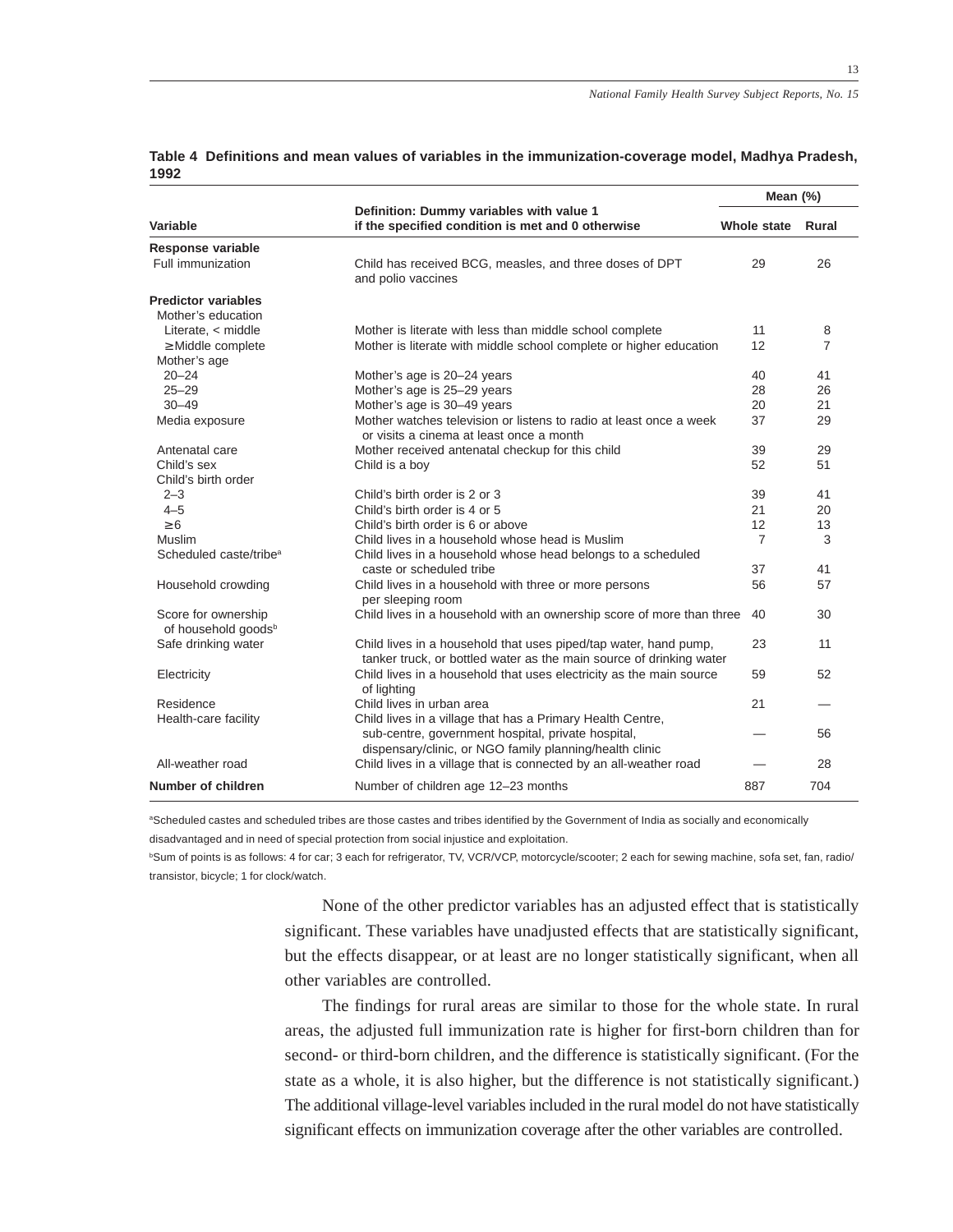|                                    | Percentage of children fully immunized |          |                   |                 |  |
|------------------------------------|----------------------------------------|----------|-------------------|-----------------|--|
|                                    | <b>Whole state</b>                     |          | Rural             |                 |  |
|                                    | <b>Unadjusted</b>                      | Adjusted | <b>Unadjusted</b> | <b>Adjusted</b> |  |
| <b>Mother's education</b>          |                                        |          |                   |                 |  |
| <b>Illiteratet</b>                 | 23                                     | 26       | 19                | 23              |  |
| Literate, < middle school complete | $43*$                                  | 35       | $32*$             | 24              |  |
| $\geq$ Middle school complete      | 66*                                    | $47*$    | $64*$             | $43*$           |  |
| Mother's age                       |                                        |          |                   |                 |  |
| $15 - 19$ <sup>+</sup>             | 20                                     | 18       | 16                | 12 <sup>2</sup> |  |
| $20 - 24$                          | $34*$                                  | $32*$    | $31*$             | $29*$           |  |
| $25 - 29$                          | 30                                     | 30       | 23                | 24              |  |
| $30 - 49$                          | 26                                     | 29       | 22                | 27              |  |
| Mother's media exposure            |                                        |          |                   |                 |  |
| Yes                                | 44*                                    | 31       | $39*$             | 28              |  |
| Not                                | 22                                     | 28       | 18                | 23              |  |
| <b>Antenatal care</b>              |                                        |          |                   |                 |  |
| Yes                                | $51*$                                  | $42*$    | $45*$             | $38*$           |  |
| Not                                | 20                                     | 23       | 17                | 19              |  |
| Child's sex                        |                                        |          |                   |                 |  |
| Boy                                | $33*$                                  | $33*$    | $28*$             | $28*$           |  |
| Girl <sup>+</sup>                  | 25                                     | 26       | 21                | 21              |  |
| Child's birth order                |                                        |          |                   |                 |  |
| 1 <sup>†</sup>                     | 37                                     | 35       | 33                | 33              |  |
| $2 - 3$                            | 30                                     | 27       | $24*$             | $21*$           |  |
| $4 - 5$                            | $22*$                                  | 26       | $19*$             | 23              |  |
| $\geq 6$                           | $22*$                                  | 29       | $21*$             | 25              |  |
| Religion                           |                                        |          |                   |                 |  |
| Hindu <sup>4</sup>                 | 28                                     | 29       | 24                | 25              |  |
| <b>Muslim</b>                      | $40*$                                  | 31       | 40                | 24              |  |
| Scheduled caste or tribe           |                                        |          |                   |                 |  |
| Yes                                | $21*$                                  | 28       | $18*$             | 23              |  |
| Not                                | 35                                     | 30       | 30                | 26              |  |
| <b>Household crowding</b>          |                                        |          |                   |                 |  |
| 0-2 persons per roomt              | 43                                     | 39       | 37                | 33              |  |
| $\geq$ 3 persons per room          | $21*$                                  | $23*$    | $18*$             | $20*$           |  |
| Score for ownership of goods       |                                        |          |                   |                 |  |
| $0 - 3 +$                          | 21                                     | 28       | 18                | 22              |  |
| $\geq 4$                           | $45*$                                  | 32       | $38*$             | 29              |  |
| Safe drinking water                | 44*                                    |          |                   |                 |  |
| Yes<br>Not                         |                                        | 35<br>27 | 31                | 25              |  |
| <b>Electricity</b>                 | 25                                     |          | 23                | 25              |  |
| Yes                                | $38*$                                  | 32       | 32*               | 27              |  |
| Not                                | 18                                     | 26       | 17                | 22              |  |
| <b>Residence</b>                   |                                        |          |                   |                 |  |
| Urban                              | $43*$                                  | 24       |                   |                 |  |
| <b>Ruralt</b>                      | 26                                     | 31       |                   |                 |  |
| All-weather road                   |                                        |          |                   |                 |  |
| Yes                                |                                        |          | $32*$             | 26              |  |
| Not                                |                                        |          | 23                | 24              |  |
| <b>Health-care facility</b>        |                                        |          |                   |                 |  |
| Yes                                |                                        |          | 28                | 23              |  |
| Not                                |                                        |          | 22                | 26              |  |
| Number of children                 |                                        |          |                   |                 |  |
|                                    | 887                                    | 887      | 704               | 704             |  |

## **Table 5 Unadjusted and adjusted estimates of full immunization coverage for children age 12–23 months, Madhya Pradesh, 1992**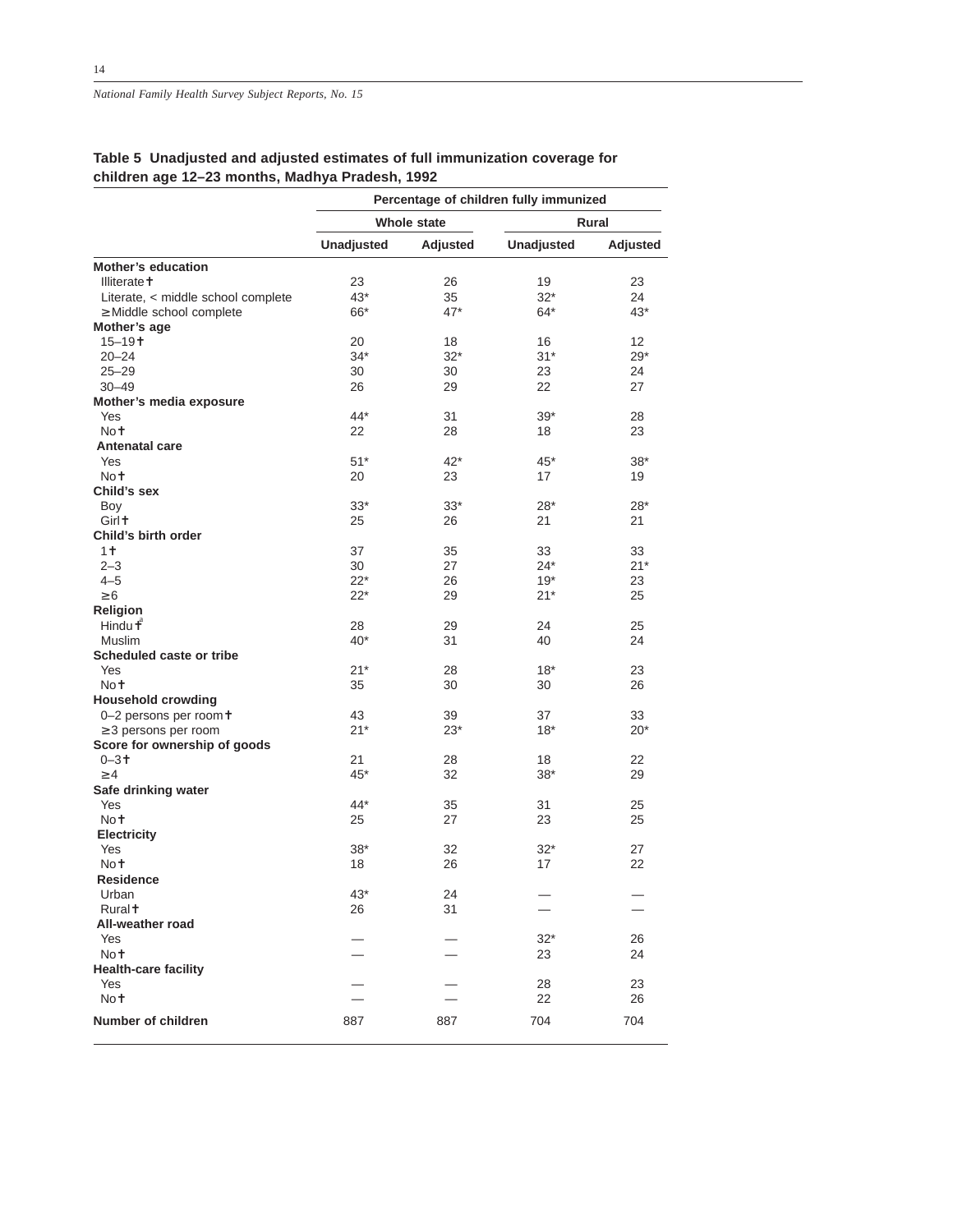

**Figure 2 Unadjusted and adjusted rates of full immunization coverage among children age 12–23 months, by mother's education, Madhya Pradesh, 1992**



**Figure 3 Unadjusted and adjusted rates of full immunization coverage among children age 12–23 months, by child's sex, Madhya Pradesh, 1992**

✝Reference category

\*The coefficient in the underlying logistic regression differs significantly from zero at the 5 percent level. <sup>a</sup>Hindu includes 14 children belonging to religions other than Hindu or Muslim.

Notes to Table 5:

Both unadjusted and adjusted values are estimated by logistic regression. Unadjusted values are based on separate logistic regressions for each covariate, with that covariate as the only predictor variable in the regression. Adjusted values are based on a single logistic regression that includes all the covariates in the table. For any given covariate in the adjusted column, the set of control variables consists of all the other covariates, which are set at their mean values.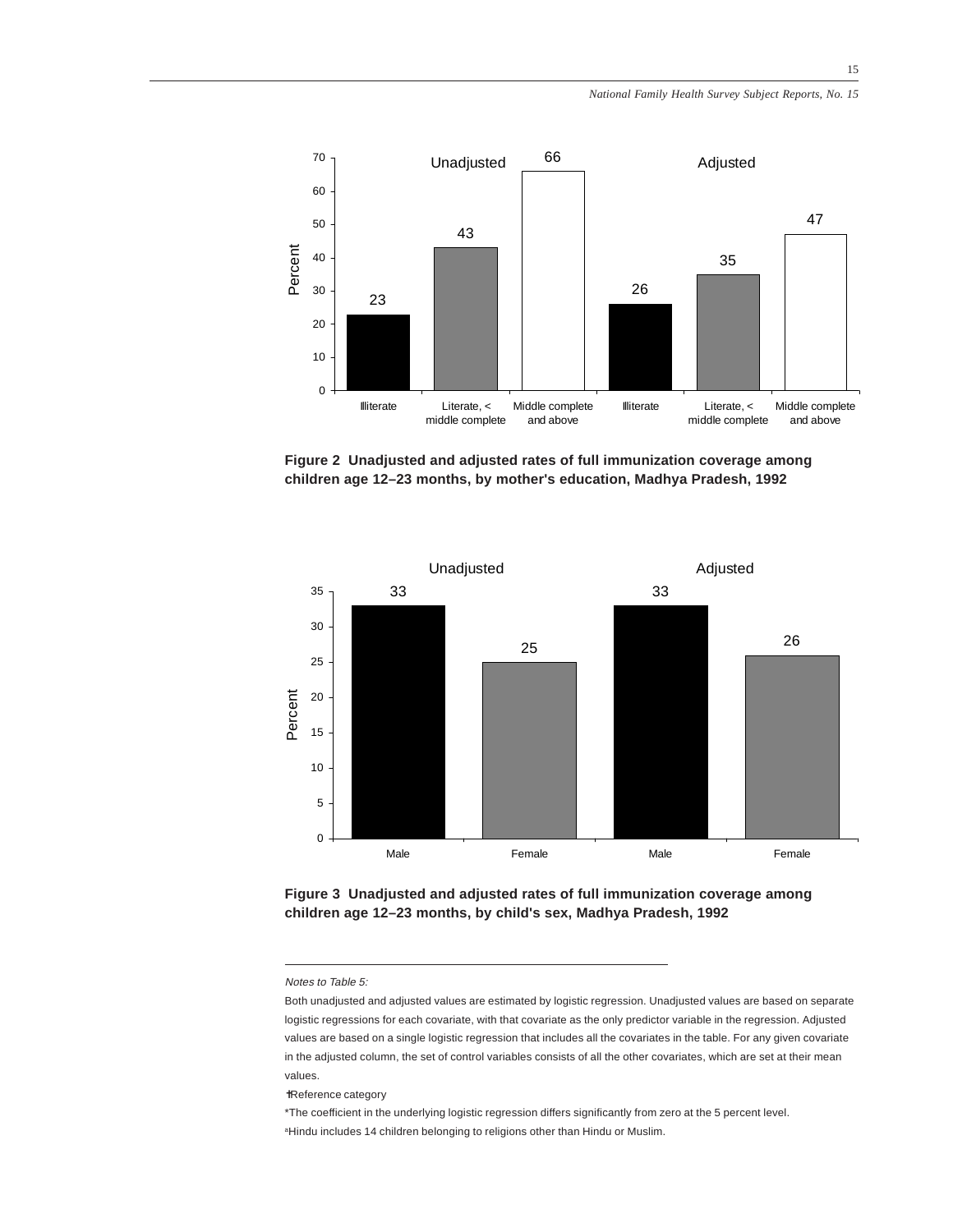## **THE EFFECT OF FULL IMMUNIZATION ON CHILD MORTALITY**

This section presents a multivariate analysis, based on proportional hazard regression, of the effect of full immunization on child mortality after a number of potentially confounding demographic and socioeconomic variables are statistically controlled. The analysis focuses on 2,505 children born 12–47 months before the survey.

For a number of reasons, the results presented here must be interpreted with caution. It is not possible to analyze the impact of immunization on mortality of children during the first year of life because children are in the process of receiving their vaccinations during this period. Most child deaths occur during the first 12 months, however, so the analysis presented here is based on only 61 deaths that occurred between 12 and 48 months of age. This small number of deaths reduces the likelihood of obtaining statistically significant results. In addition, because the NFHS did not collect information on the incidence of the six diseases against which children are immunized, it is not possible to establish a causal relationship between immunization and death rates from specific diseases.

Table 6 shows definitions and mean values of variables included in the childmortality model. Again, mean values are presented for the whole state and for rural areas separately. The mean values are close to those in Table 4 for the immunization coverage model. There are, of course, some differences, because the subset of children considered is different in the two models, and because some variables (most notably the maternal age variable) are specified differently in the two models.

Table 7 and Figure 4 present estimation results for the child-mortality model. The values shown are probabilities of dying between the ages of 12 and 48 months (per 1,000), conditional on survival to 12 months. This discussion focuses on the adjusted results.

Full immunization has a very large effect on child mortality, and this effect is not diminished very much by controlling for the other predictor variables. The adjusted probability of dying is 18 per 1,000 for fully immunized children and 64 per 1,000 for children who are not fully immunized.

Among the control variables, antenatal care has a large adjusted effect on the probability of dying. The adjusted probability of dying is 11 per 1,000 for children whose mothers received antenatal care and 89 per 1,000 for children whose mothers did not receive antenatal care. Sex of child also has a large effect. The adjusted probability of dying is 32 per 1,000 for boys and 61 per 1,000 for girls, indicating considerable discrimination against girls. The findings also indicate favored treatment of first-born children. The adjusted probability of dying is 23 per 1,000 for first-borns, 69 per 1,000 for second- and third-borns, and 70 per 1,000 for fourthand fifth-borns. (The probability drops back to 21 per 1,000 for children of birth order 6 or higher, but this estimate is unreliable because it is based on only four deaths.)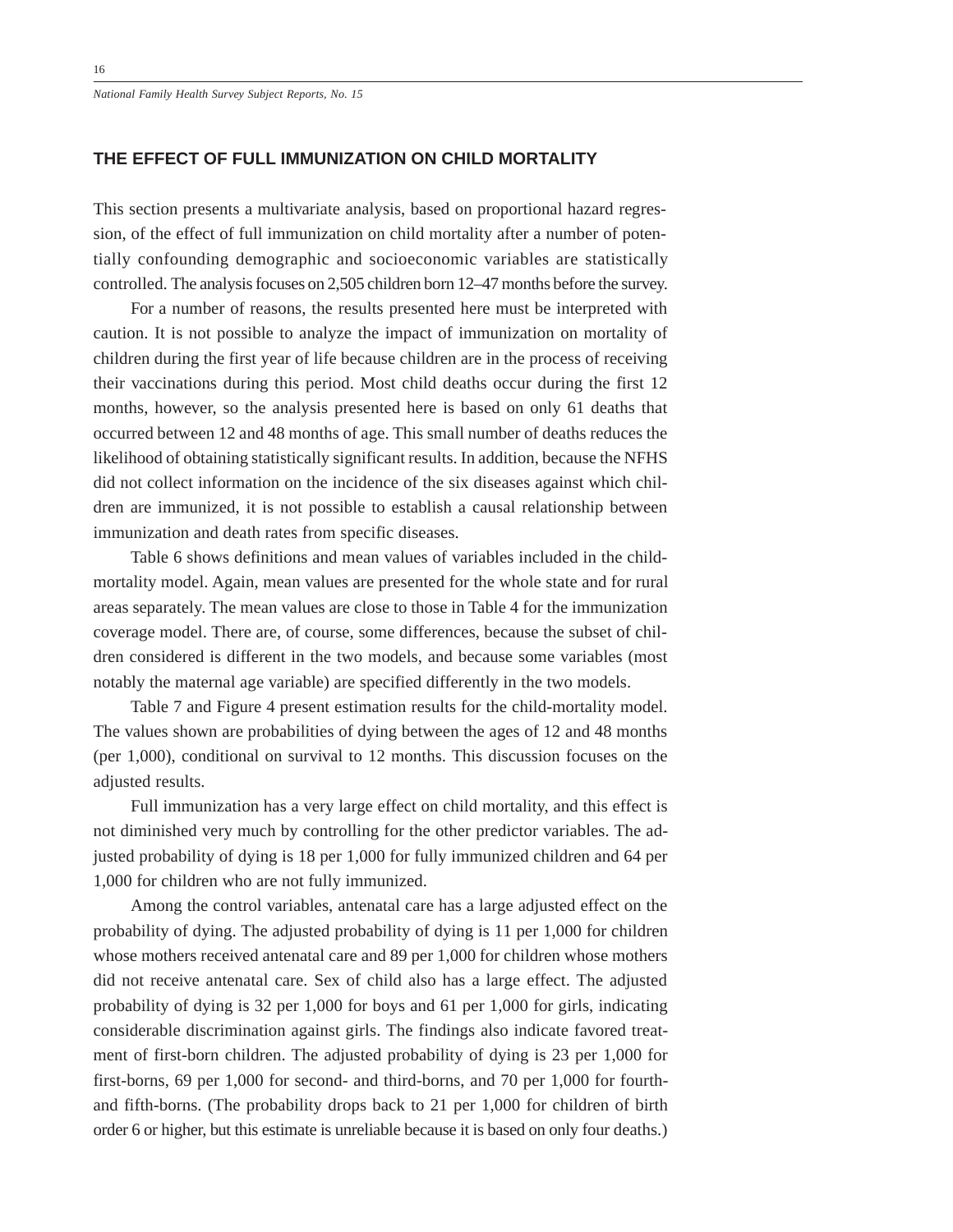|                                                              |                                                                                                                                         | Mean (%)           |       |  |
|--------------------------------------------------------------|-----------------------------------------------------------------------------------------------------------------------------------------|--------------------|-------|--|
| Variable                                                     | Definition: Dummy variables with value 1<br>if the specified condition is met and 0 otherwise                                           | <b>Whole state</b> | Rural |  |
| Response variable                                            |                                                                                                                                         |                    |       |  |
| Child mortality (per 1,000<br>children at risk) <sup>a</sup> | Conditional probability of dying between the first and fourth<br>birthday for those who survive the first year                          | 44                 | 53    |  |
| <b>Predictor variables</b>                                   |                                                                                                                                         |                    |       |  |
| Full immunization                                            | Child has received BCG, measles, and three doses of DPT<br>and polio vaccines                                                           | 30                 | 26    |  |
| Mother's literacy<br>Mother's age at childbirth              | Mother is literate                                                                                                                      | 23                 | 15    |  |
| $20 - 29$                                                    | Mother's age at childbirth was 20-29                                                                                                    | 58                 | 56    |  |
| $30 - 49$                                                    | Mother's age at childbirth was 30 or above                                                                                              | 15                 | 15    |  |
| Mother's media exposure                                      | Mother watches television or listens to radio at least once a week<br>or visits a cinema at least once a month                          | 37                 | 27    |  |
| Antenatal care                                               | Mother received antenatal checkup for this child                                                                                        | 36                 | 27    |  |
| Sex of child                                                 | Child is a boy                                                                                                                          | 52                 | 50    |  |
| Child's birth order                                          |                                                                                                                                         |                    |       |  |
| $2 - 3$                                                      | Child's birth order is 2 or 3                                                                                                           | 39                 | 39    |  |
| $4 - 5$                                                      | Child's birth order is 4 or 5                                                                                                           | 19                 | 19    |  |
| $\geq 6$                                                     | Child's birth order is 6 or above                                                                                                       | 13                 | 14    |  |
| Muslim                                                       | Child lives in a household whose head is Muslim                                                                                         | 6                  | 3     |  |
| Scheduled caste/tribeb                                       | Child lives in a household whose head belongs to a scheduled<br>caste or scheduled tribe                                                | 37                 | 41    |  |
| Household crowding                                           | Child lives in a household with three or more persons<br>per sleeping room                                                              | 56                 | 57    |  |
| Score for ownership<br>of household goods <sup>c</sup>       | Child lives in a household with an ownership score of more than three                                                                   | 40                 | 30    |  |
| Safe drinking water                                          | Child lives in a household that uses piped/tap water, hand pump,<br>tanker truck, or bottled water as the main source of drinking water | 26                 | 13    |  |
| Sanitary toilet facility                                     | Child lives in a household that has own or shared flush toilet facility                                                                 | 11                 | 3     |  |
| Electricity                                                  | Child lives in a household that uses electricity as the main source<br>of lighting                                                      | 62                 | 55    |  |
| Residence                                                    | Child lives in urban area                                                                                                               | 21                 |       |  |
| Health-care facility                                         | Child lives in a village that has a Primary Health Centre,<br>sub-centre, government hospital, private hospital,                        |                    | 59    |  |
| All-weather road                                             | dispensary/clinic, or NGO family planning/health clinic<br>Child lives in a village that is connected by an all-weather road            |                    | 25    |  |
| Number of children                                           | Number of children age 12-47 months                                                                                                     | 2,505              | 1,987 |  |

#### **Table 6 Definitions and mean values of variables for estimating the child-mortality model, Madhya Pradesh, 1992**

<sup>a</sup>This variable is not a dummy variable.

b Scheduled castes and scheduled tribes are those castes and tribes identified by the Government of India as socially and economically disadvantaged and in need of special protection from social injustice and exploitation.

c Sum of points is as follows: 4 for car; 3 each for refrigerator, TV, VCR/VCP, motorcycle/scooter; 2 each for sewing machine, sofa set, fan, radio/ transistor, bicycle; 1 for clock/watch.

> None of the other control variables has a statistically significant adjusted effect on child mortality. In part, this is because there are small numbers of cases in some categories of some variables. The distributions of the sample based on mother's education, access to safe drinking water, and access to a sanitary toilet facility, for example, are highly skewed (as seen from Table 6), implying very small numbers of children in the 'literate' and 'yes' categories of these variables. This is, no doubt, the main reason why the large adjusted effects of these variables on child mortality in Table 7 are not statistically significant. Again, the results for rural areas resemble the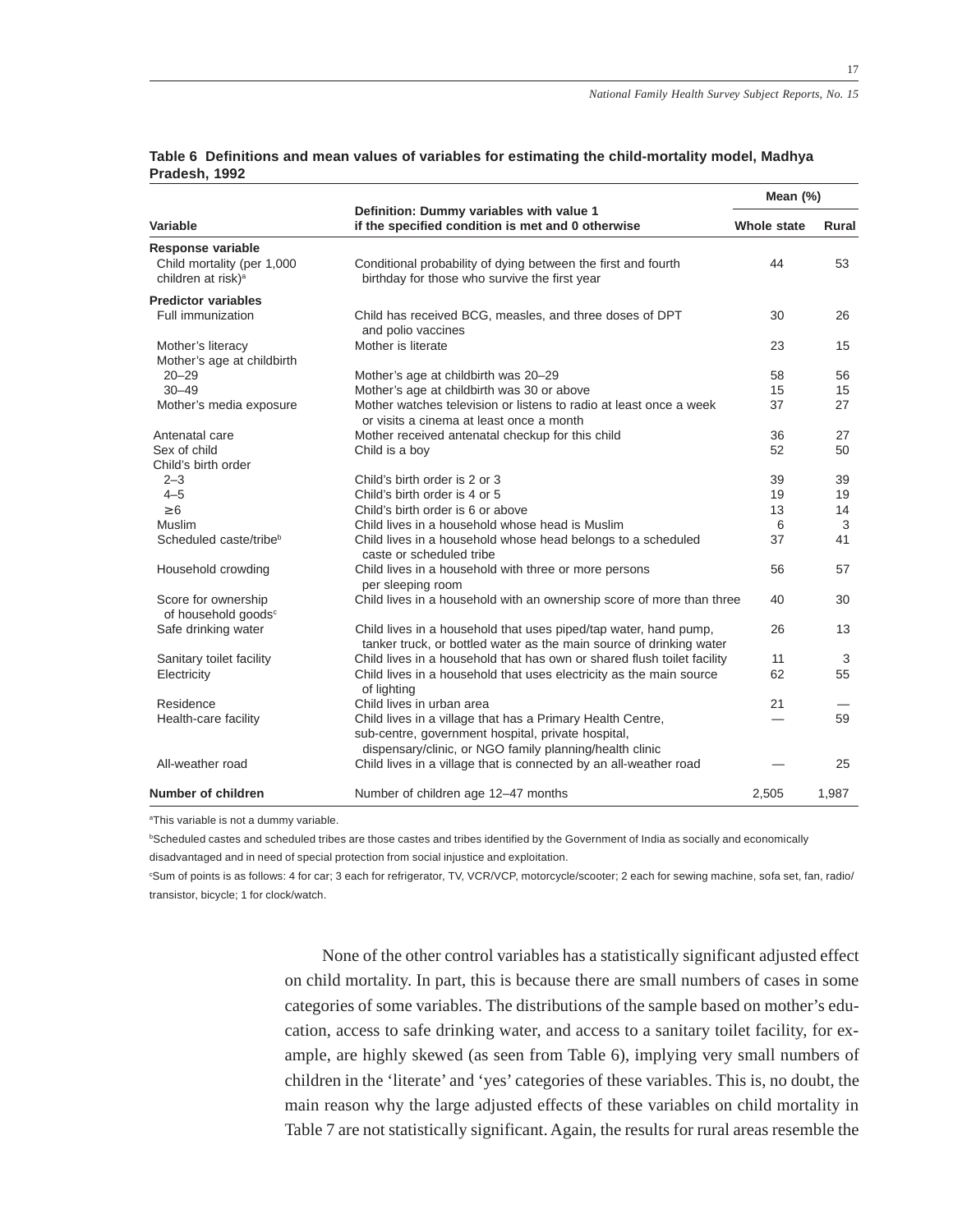|                                 | Probability of dying between 12 and 48 months (per 1,000) |                 |                   |          |  |
|---------------------------------|-----------------------------------------------------------|-----------------|-------------------|----------|--|
|                                 | Whole state                                               |                 | Rural             |          |  |
|                                 | <b>Unadjusted</b>                                         | <b>Adjusted</b> | <b>Unadjusted</b> | Adjusted |  |
| <b>Full immunization</b>        |                                                           |                 |                   |          |  |
| Yes                             | $10*$                                                     | $18*$           | $15*$             | $22*$    |  |
| Not                             | 66                                                        | 64              | 75                | 76       |  |
| <b>Mother's education</b>       |                                                           |                 |                   |          |  |
| Illiterate+                     | 66                                                        | 52              | 69                | 59       |  |
| Literate                        | $10*$                                                     | 25              | $20*$             | 37       |  |
| Mother's age at childbirth      |                                                           |                 |                   |          |  |
| < 20†                           | 42                                                        | 51              | 48                | 66       |  |
| $20 - 29$                       | 51                                                        | 48              | 63                | 57       |  |
| $\geq 30$                       | 25                                                        | 23              | 32                | 27       |  |
| Mother's media exposure         |                                                           |                 |                   |          |  |
| Yes                             | $24*$                                                     | 37              | 35                | 41       |  |
| Not                             | 62                                                        | 48              | 67                | 62       |  |
| <b>Antenatal care</b>           |                                                           |                 |                   |          |  |
| Yes                             | $7^*$                                                     | $11*$           | $9*$              | $11*$    |  |
| Not                             | 109                                                       | 89              | 124               | 113      |  |
| Child's sex                     |                                                           |                 |                   |          |  |
| Boy                             | $31*$                                                     | $32*$           | $39*$             | $39*$    |  |
| Girl <sup>+</sup>               | 62                                                        | 61              | 73                | 72       |  |
| Child's birth order             |                                                           |                 |                   |          |  |
| 1 <sup>†</sup>                  | 24                                                        | 23              | 30                | 28       |  |
| $2 - 3$                         | $62*$                                                     | $69*$           | $72*$             | $80*$    |  |
| $4 - 5$                         | $69*$                                                     | $70*$           | $85*$             | 84*      |  |
| $\geq 6$                        | 25                                                        | 21              | 30                | 28       |  |
| <b>Religion</b>                 |                                                           |                 |                   |          |  |
| Hindu <sup>+</sup> <sup>a</sup> | 47                                                        | 46              | 56                |          |  |
| <b>Muslim</b>                   | 16                                                        | 21              | 25                |          |  |
| Scheduled caste or tribe        |                                                           |                 |                   |          |  |
| Yes                             | $62*$                                                     | 48              | 66                | 55       |  |
| Not                             | 35                                                        | 41              | 46                | 52       |  |
| <b>Household crowding</b>       |                                                           |                 |                   |          |  |
| 0-2 persons per roomt           | 43                                                        | 48              | 50                | 54       |  |
| $\geq$ 3 persons per room       | 44                                                        | 40              | 55                | 52       |  |
| Score for ownership of goods    |                                                           |                 |                   |          |  |
| $0 - 31$                        | 59                                                        | 40              | 61                | 47       |  |
| $\geq 4$                        | $27*$                                                     | 50              | 43                | 64       |  |
| Safe drinking water             |                                                           |                 |                   |          |  |
| Yes                             | $15*$                                                     | 26              | 32                | 36       |  |
| Not                             | 65                                                        | 53              | 63                | 61       |  |
| <b>Sanitary toilet facility</b> |                                                           |                 |                   |          |  |
| Yes                             | 11                                                        | 78              | 53                |          |  |
| Not                             | 52                                                        | 40              | 55                |          |  |
| <b>Electricity</b>              |                                                           |                 |                   |          |  |
| Yes                             | 38                                                        | 47              | 50                | 56       |  |
| Not                             | 55                                                        | 39              | 58                | 48       |  |
| <b>Residence</b>                |                                                           |                 |                   |          |  |
| Urban                           | $13*$                                                     | 33              |                   |          |  |
| Ruralt                          | 60                                                        | 48              |                   |          |  |
| All-weather road                |                                                           |                 |                   |          |  |
| Yes                             |                                                           |                 | 49                | 53       |  |
| Not                             |                                                           |                 | 54                | 53       |  |
| <b>Health-care facility</b>     |                                                           |                 |                   |          |  |
| Yes                             |                                                           |                 | 50                | 47       |  |
| Not                             |                                                           |                 | 56                | 53       |  |
|                                 |                                                           |                 |                   |          |  |
| Number of children              | 2,505                                                     | 2,459           | 1,987             | 1,950    |  |

# **Table 7 Unadjusted and adjusted estimates of mortality between age 12 and 48 months for children surviving to age 12 months, Madhya Pradesh, 1992**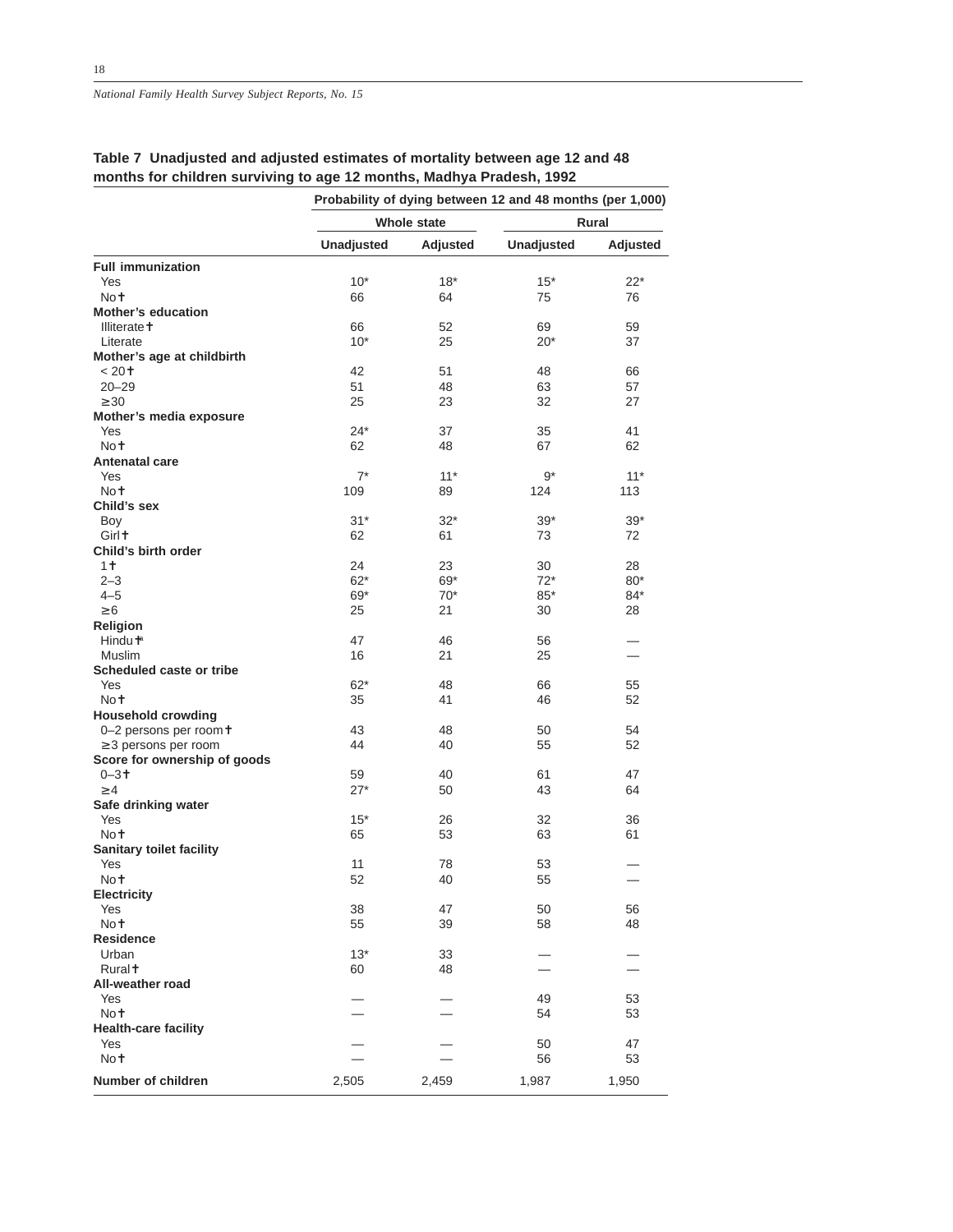

**Figure 4 Unadjusted and adjusted proportion of children surviving to age 12 months who die between age 12 and 48 months, by immunization status, Madhya Pradesh, 1992**

results for the state as a whole fairly closely, and, again, the village-level variables have no statistically significant adjusted effects.

# **SUMMARY AND POLICY RECOMMENDATIONS**

NFHS findings on immunization coverage indicate that Madhya Pradesh has a long way to go to achieve the goal of universal immunization of children. Only 29 percent of children age 12–23 months are fully immunized, and 34 percent of children have not received any immunizations at all.

The results show that a particularly low rate of measles immunization and high dropout rates during the three-part DPT and polio vaccination series are the main causes of the low rate of full immunization. Thirteen percent of children age 12–23 months failed to reach full immunization because they missed only one vaccination. Among this 13 percent, 70 percent missed the measles vaccination. The dropout

Notes to Table 7:

Child mortality is defined as the probability of dying between 12 and 48 months (per 1,000), conditional on survival to 12 months. Both unadjusted and adjusted values are estimated by proportional hazard model regressions fitted to the unweighted data. Unadjusted values are based on separate hazard model regressions for each covariate, with that covariate as the only predictor variable in the regression. Adjusted values are based on a single hazard model regression that includes all the covariates in the table. For any given covariate in the adjusted column, the set of control variables consists of all the other covariates, which are set at their mean values. ✝Reference category

<sup>\*</sup>The value in the underlying hazard model regression differs significantly from zero at the 5 percent level. <sup>a</sup>Hindu includes 14 children belonging to religions other than Hindu or Muslim.